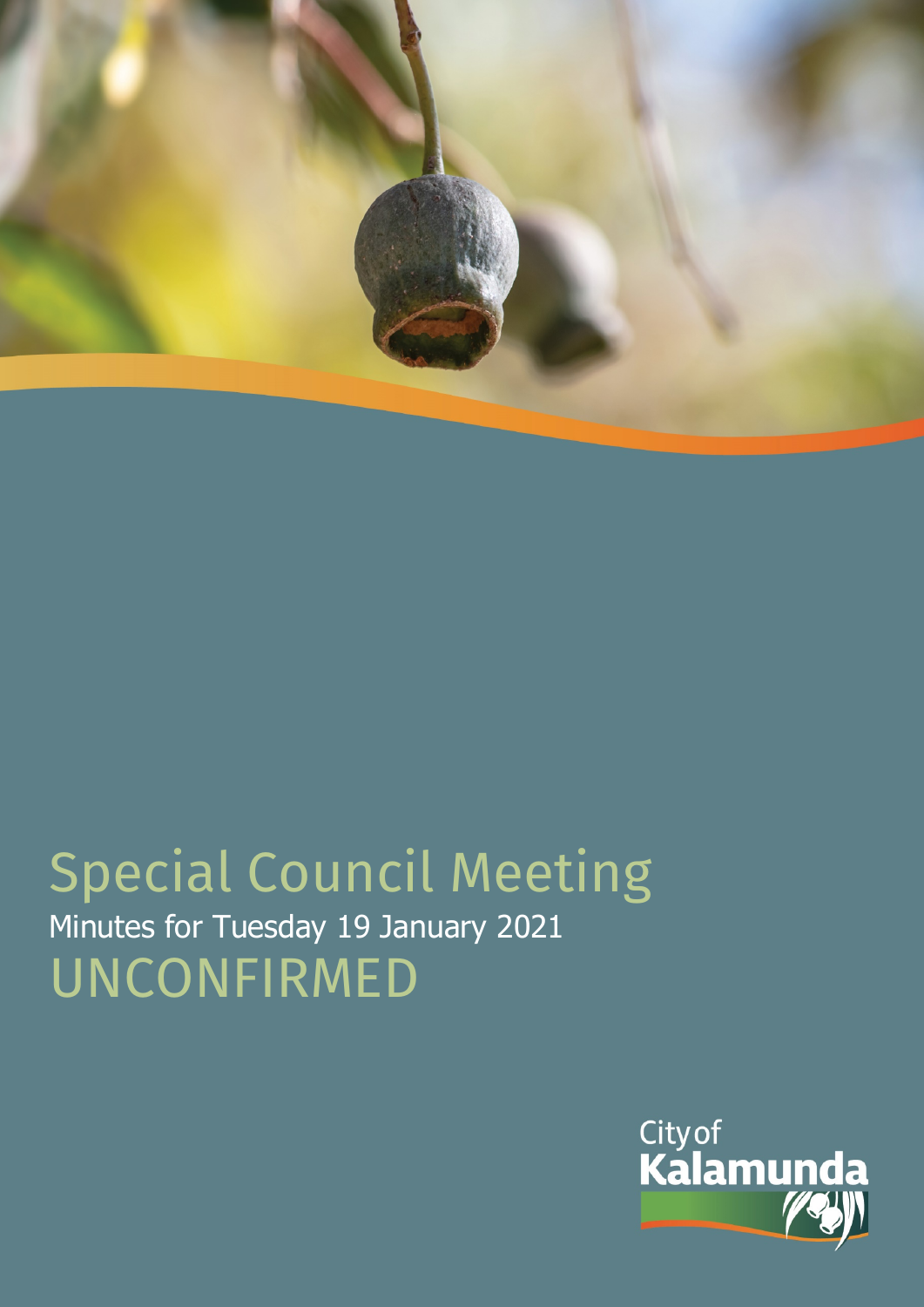# **INDEX**

| 1.<br>2. | Attendance, Apologies and Leave of Absence Previously Approved3                                                                                                              |  |
|----------|------------------------------------------------------------------------------------------------------------------------------------------------------------------------------|--|
| З.<br>4. |                                                                                                                                                                              |  |
| 5.       |                                                                                                                                                                              |  |
| 6.<br>7. |                                                                                                                                                                              |  |
| 8.       |                                                                                                                                                                              |  |
|          | 8.1.1. Award of Construction Tender RFT 2020 Hale Road Widening and Enhancement 6                                                                                            |  |
|          | 8.1.2. Award of Construction Tender RFT-2019 Road Rehabilitation of Various Sites within the                                                                                 |  |
|          | 8.1.3. Submission on Draft State Planning Policy 4.2 - Activity Centres19                                                                                                    |  |
|          | 8.1.4. Local Planning Scheme No.3 - Amendment 105 - Development Contribution Area 1 -<br>Forrestfield Light Industrial Area Stage 1 - Method for Calculating Contributions - |  |
|          |                                                                                                                                                                              |  |
| 9.       |                                                                                                                                                                              |  |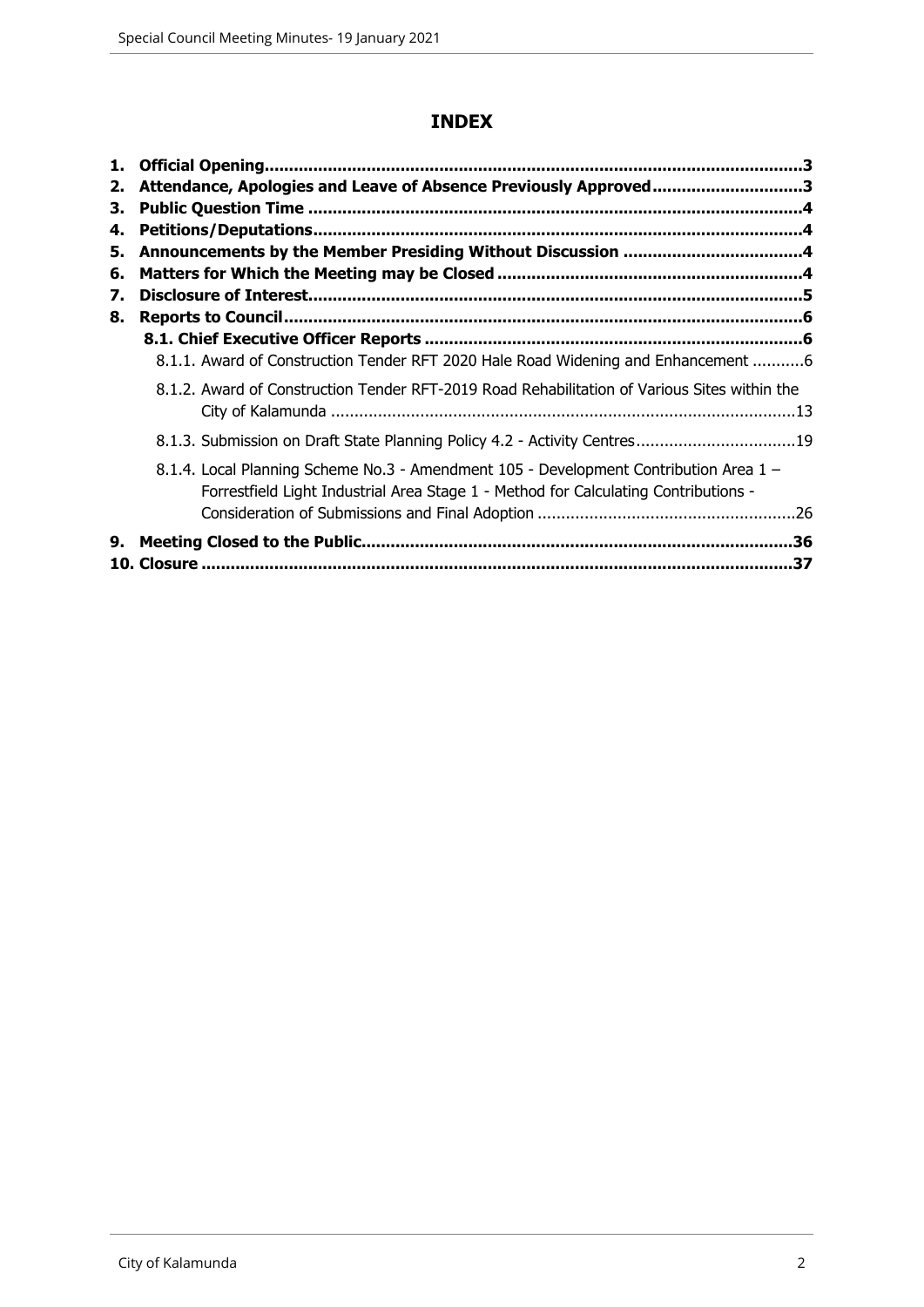## <span id="page-2-0"></span>**1. Official Opening**

The Presiding Member opened the meeting at 6.30pm and welcomed Councillors, Staff and Members of the Public Gallery. The Presiding Member also acknowledged the Traditional Owners of the land on which we meet the Whadjuk Noongar people.

#### <span id="page-2-1"></span>**2. Attendance, Apologies and Leave of Absence Previously Approved**

**Councillors**

**South East Ward**  John Giardina Janelle Sewell Geoff Stallard

#### **South West Ward**

Lesley Boyd Mary Cannon **North West Ward** Sue Bilich Lisa Cooper Dylan O'Connor **North Ward** Cameron Blair Kathy Ritchie Margaret Thomas JP (Mayor) Presiding Member

#### **Members of Staff**

**Chief Executive Officer** Peter Varelis - Acting Chief Executive Officer **Executive Team** Gary Ticehurst - Director Corporate Services Brett Jackson - Director Asset Services

#### **Management Team**

Nicola Parker - Manager Asset Delivery Nicole O'Neill - Manager Customer & PR Jamie Paterson – Manager IT

#### **Administration Support**

Darrell Forrest - Governance Advisor Sarah Griffiths - Council Support Officer Adam Parker – Service Desk Analyst

**Guest**: Denis McLeod

#### **Members of the Public** 6

#### **Members of the Press** Nil.

# **Apologies**

Brooke O'Donnell

**Leave of Absence Previously Approved** Nil.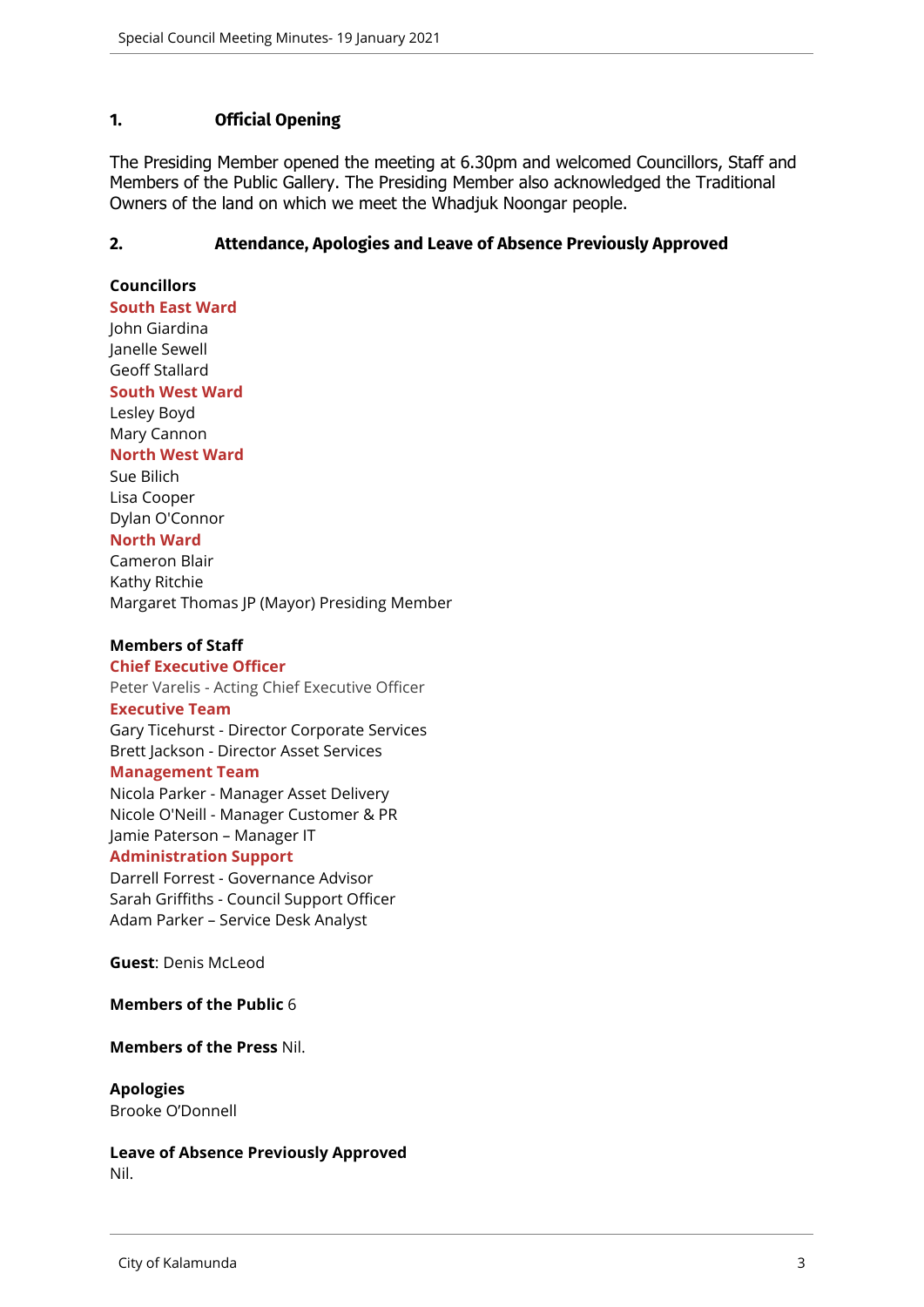## <span id="page-3-0"></span>**3. Public Question Time**

#### **3.1. Public Question Time**

*A period of not less than 15 minutes is provided to allow questions from the gallery on matters relating to the functions of this meeting. For the purposes of Minuting, these questions and answers will be summarised.*

3.1 Nil.

## <span id="page-3-1"></span>**4. Petitions/Deputations**

- 4.1 A deputation was received from Mr Peter Forrest regarding 8.1.3 Submission of Draft State Planning Policy 4.2 - Activity Centres. Mr Forrest spoke against the Officer Recommendation
- 4.2 A deputation was received from Mr David Downing regarding 8.1.4 Local Planning Scheme No 3. - Amendment 105 - Developer Contribution Area 1 - Forrestfield Light Industrial Area Stage 1 - Method for Calculating Contributions - Consideration of Submissions and Final Adoption. Mr Downing spoke against the Officer Recommendation

#### <span id="page-3-2"></span>**5. Announcements by the Member Presiding Without Discussion**

5.1 Cr Thomas allowed Cr Giardina to make a personal statement as requested.

**PERSONAL STATEMENT** – Cr John Giardina

#### **Disclosure of Interests**

I wish to place on the public record that I will from tonight, more closely consider whether I need to disclose Impartiality Interests in matters before Council for decision.

I have recently undertaken training provided by the WA Local Government Association with respect to the disclosure of interests and as a result I now more fully understand the principles of the various Interests that I may have and be required to disclose.

5.2 Cr Thomas advised that there would be a change of order of business as follows: 8.1.4 Local Planning Scheme No.3 - Amendment 105 - Development Contribution Area 1 – Forrestfield Light Industrial Area Stage 1 - Method for Calculating Contributions - Consideration of Submissions and Final Adoption 8.1.3 Submission on Draft State Planning Policy 4.2 - Activity Centres 8.1.1 Award of Construction Tender RFT 2020 Hale Road Widening and Enhancement 8.1.2 Award of Construction Tender RFT-2019 Road Rehabilitation of Various Sites within the City of Kalamunda

## <span id="page-3-3"></span>**6. Matters for Which the Meeting may be Closed**

- 8.1.1 Award of Construction Tender RFT 2020 Hale Road Widening and Enhancement
- 8.1.2 Award of Construction Tender RFT-2019 Road Rehabilitation of Various Sites within the City of Kalamunda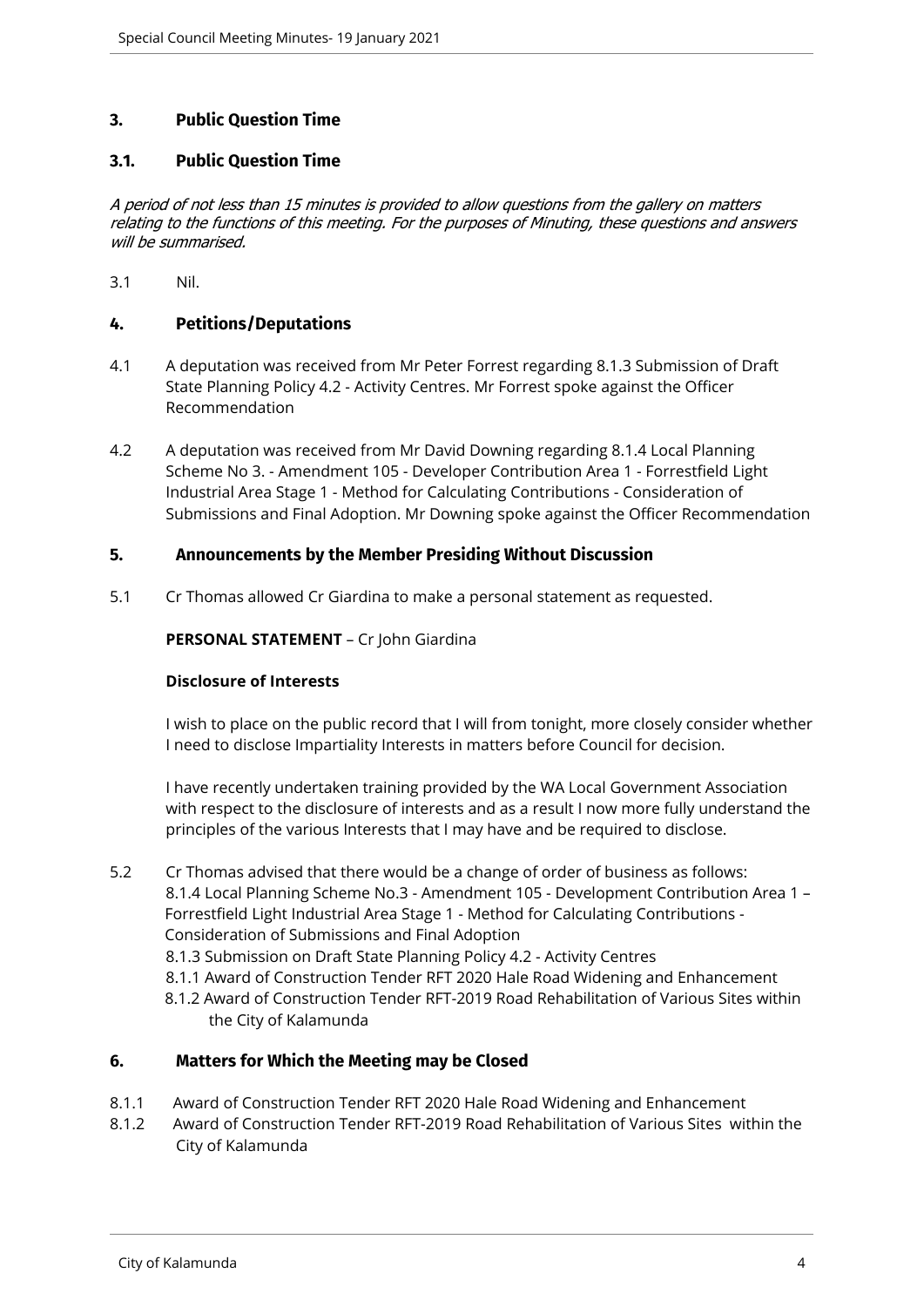8.1.4 Local Planning Scheme No.3 - Amendment 105 - Development Contribution Area 1 – Forrestfield Light Industrial Area Stage 1 - Method for Calculating Contributions - Consideration of Submissions and Final Adoption

## <span id="page-4-0"></span>**7. Disclosure of Interest**

## **7.1. Disclosure of Financial and Proximity Interests**

- a. Members must disclose the nature of their interest in matter to be discussed at the meeting. (Section 5.56 of the *Local Government Act 1995*.)
- b. Employees must disclose the nature of their interest in reports or advice when giving the report or advice to the meeting. (Section 5.70 of the *Local Government Act 1995*.)
- 7.1.1 Nil.

# **7.2. Disclosure of Interest Affecting Impartiality**

- a. Members and staff must disclose their interest in matters to be discussed at the meeting in respect of which the member or employee had given or will give advice.
- 7.2.1 Nil.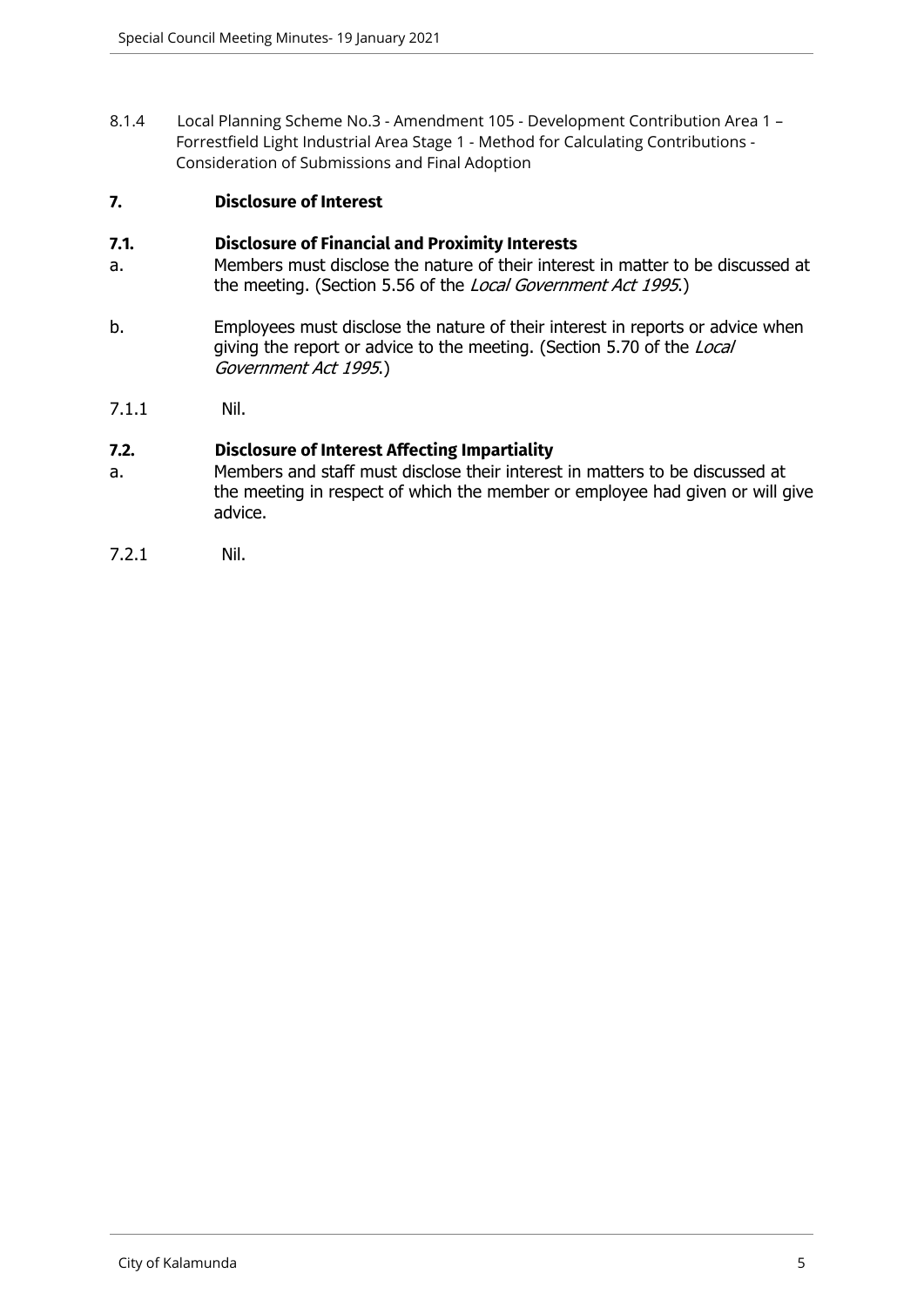## <span id="page-5-0"></span>**8. Reports to Council**

#### <span id="page-5-1"></span>**8.1. Chief Executive Officer Reports**

# <span id="page-5-2"></span>**8.1.1. Award of Construction Tender RFT 2020 Hale Road Widening and Enhancement**

*Declaration of financial / conflict of interests to be recorded prior to dealing with each item.*

| Previous<br>Items          | N/A                                                                                                                                                                                                                                                         |
|----------------------------|-------------------------------------------------------------------------------------------------------------------------------------------------------------------------------------------------------------------------------------------------------------|
| Directorate                | Asset Services                                                                                                                                                                                                                                              |
| <b>Business Unit</b>       | <b>Asset Delivery</b>                                                                                                                                                                                                                                       |
| File Reference             | AD-TEN-005                                                                                                                                                                                                                                                  |
| Applicant                  | N/A                                                                                                                                                                                                                                                         |
| Owner                      | N/A                                                                                                                                                                                                                                                         |
| Attachments                | Nil                                                                                                                                                                                                                                                         |
| Confidential<br>Attachment | 1. Tender Evaluation Report RFT 2020<br>Reason for Confidentiality: Local Government Act 1995<br>s5.23 (c) "a contract entered into, or which may be entered<br>into, by the local government which relates to a matter to be<br>discussed at the meeting." |

# **TYPE OF REPORT**

| 図 | Advocacy    | When Council is advocating on behalf of the community to<br>another level of government/body/agency                                                                                                                                                                                                                                                                                                                                |
|---|-------------|------------------------------------------------------------------------------------------------------------------------------------------------------------------------------------------------------------------------------------------------------------------------------------------------------------------------------------------------------------------------------------------------------------------------------------|
| m | Executive   | When Council is undertaking its substantive role of direction<br>setting and oversight (e.g. accepting tenders, adopting plans<br>and budgets)                                                                                                                                                                                                                                                                                     |
| 囜 | Information | For Council to note                                                                                                                                                                                                                                                                                                                                                                                                                |
| 図 | Legislative | Includes adopting Local Laws, Town Planning Schemes and<br>Policies. When Council determines a matter that directly<br>impacts a person's rights and interests where the principles of<br>natural justice apply. Examples include town planning<br>applications, building licences, other permits or licences<br>issued under other Legislation or matters that could be<br>subject to appeal to the State Administrative Tribunal |

# **STRATEGIC PLANNING ALIGNMENT**

*Kalamunda Advancing Strategic Community Plan to 2027*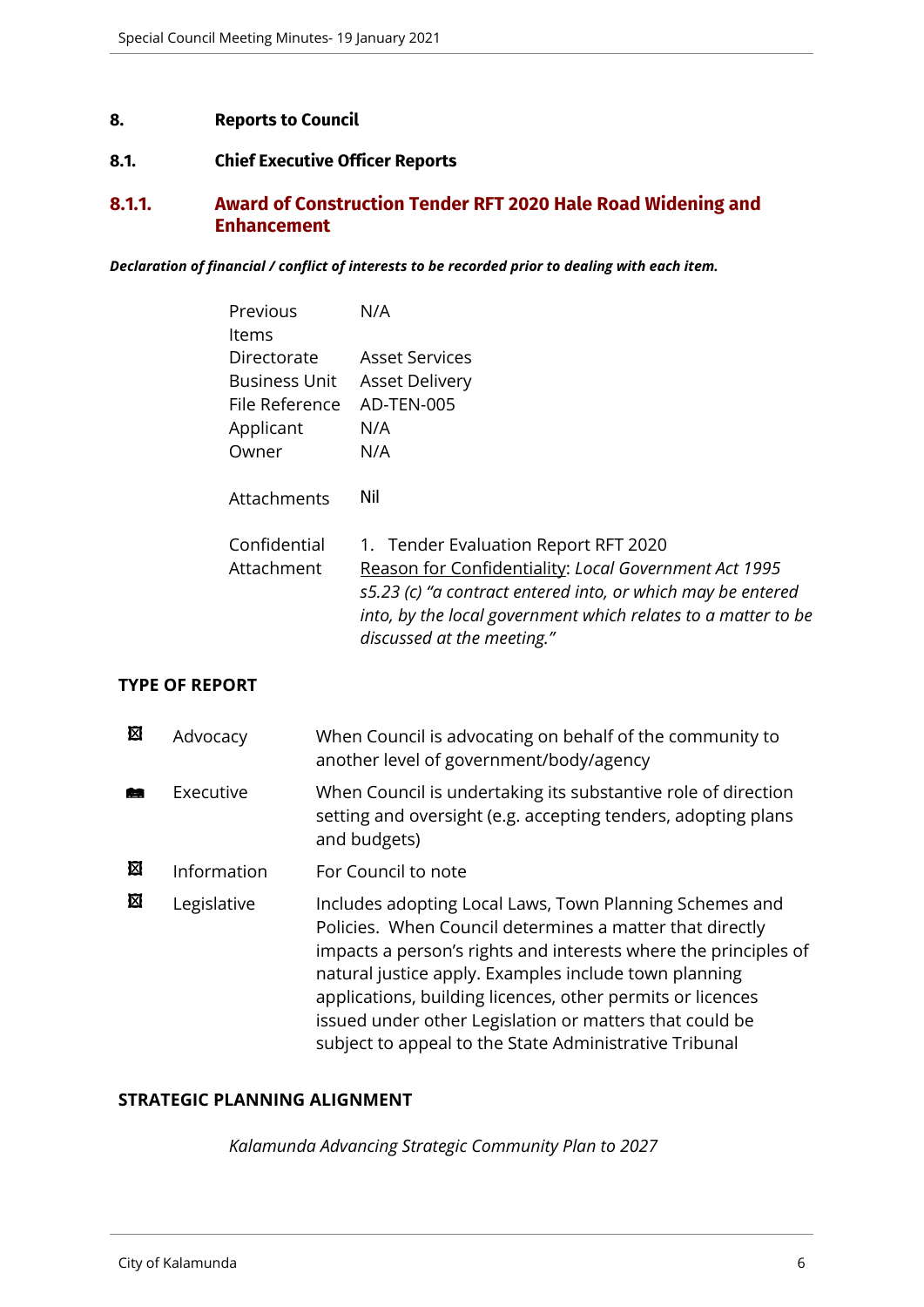## **Priority 3: Kalamunda Develops**

**Objective 3.2** - To connect community to quality amenities. **Strategy 3.2.2** - Provide and advocate for improved transport solutions and better connectivity through integrated transport planning.

## **EXECUTIVE SUMMARY**

- 1. The purpose of this report is to consider the acceptance of a tender for the Hale Road Widening and Enhancement Project as part of the infrastructure works to support the development of the Wattle Grove Cell 9 Outline Development Plan (ODP).
- 2. The City of Kalamunda (City) issued a Request for Tender seeking to engage a civil works contractor to undertake RFT 2020 Hale Road Widening and Enhancement.
- 3. It is recommended that the Council accept the tender from Tracc Civil Pty Ltd ACN 143 998 369 for a lump sum price of \$1,888,933.22 (exc GST).

# **BACKGROUND**

- 4. This project involves the widening and enhancement of Hale Road between Welshpool Road East and Tonkin Highway. It includes pavement widening on the western side, installation of protection slabs over the ATCO High Pressure Gas Main, drainage modifications, median island treatments, shared path construction and full width asphalt resurfacing.
- 5. This Project is funded through the Cell 9 Guided Development Scheme (GDS).

# **DETAILS AND ANALYSIS**

- 6. The City released tender RFT 2020 to the market on 16 September 2020 to engage a contractor to undertake the works scoped for the widening of Hale Road. Tenders closed on 22 October 2020.
- 7. Tenders received by the closing date were from the following companies (in alphabetical order);
	- a) BMD Constructions Pty Ltd;
	- b) BOS Civil Pty Ltd;
	- c) Civcon Civil & Project Management Pty Ltd;
	- d) Raubex Construction Pty Ltd;
	- e) Remote Civils Australia Civil Group Pty Ltd;
	- f) Tracc Civil Pty Ltd;
	- g) WCP Civil Pty Ltd.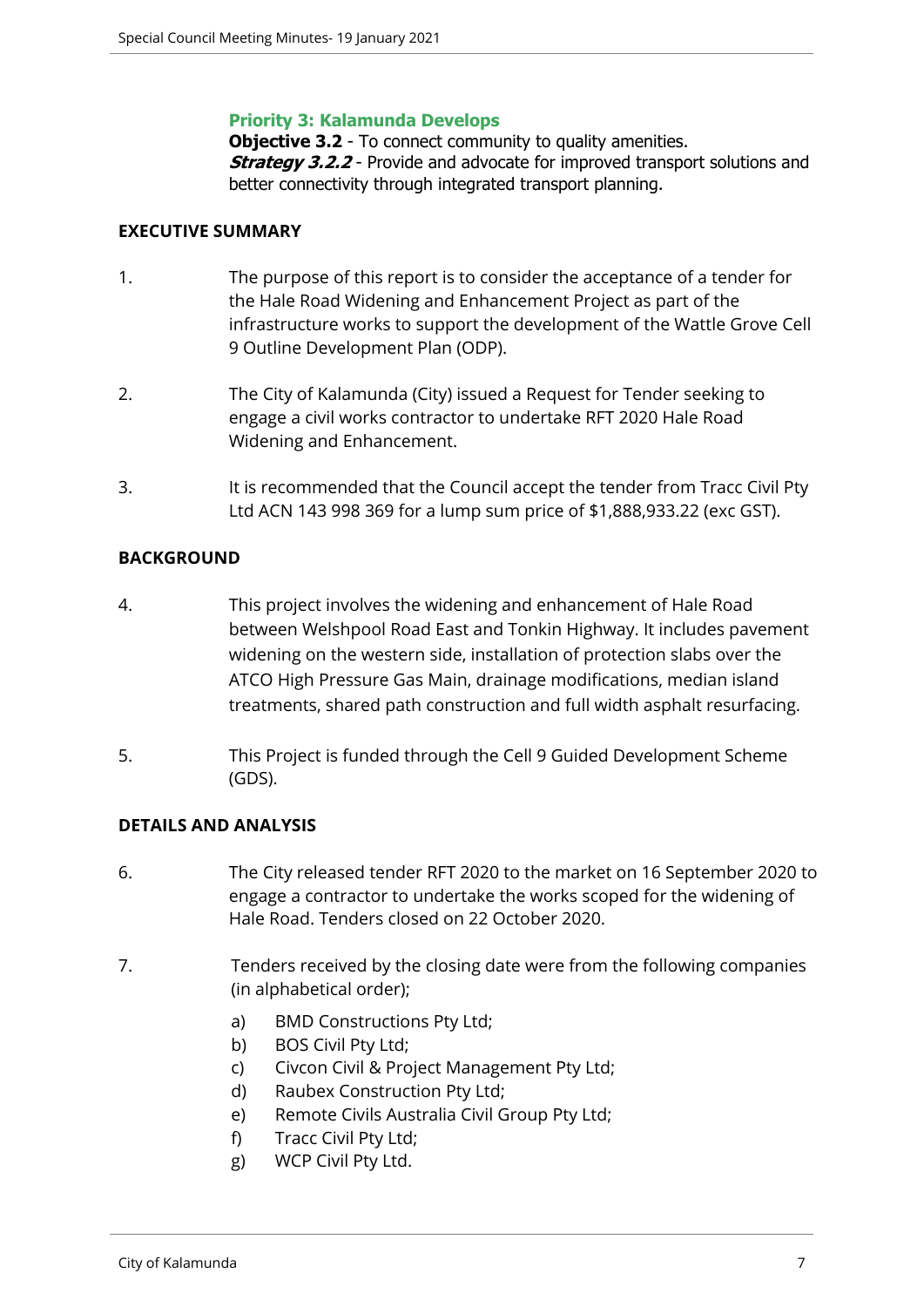- 8. An Evaluation Panel was convened of suitably qualified City Officers to assess the tenders received.
- 9. Tenders were assessed in a staged process of firstly checking for compliance to matters set out in the tender invitation. Compliant tenders were then assessed against qualitative criteria (again, these were set out in the tender invitation).
- 10. The Qualitative Criteria and weighting were determined as follows:

| <b>Qualitative Criteria</b>       | <b>Weighting</b> |
|-----------------------------------|------------------|
| Relevant Experience               | 20%              |
| <b>Tenderer's Resources</b>       | 20%              |
| Key Personnel Skills & Experience | 20%              |
| Demonstrated Understanding of the | 30%              |
| Requirements                      |                  |
| <b>Local Benefits</b>             | 1በ%              |

- 11. All tenders met the compliance criteria and then were assessed against the qualitative criteria.
- 12. The seven tenders were ranked as follows regarding the qualitative criteria:

| <b>Tenderer</b>                             | <b>Score</b> | <b>Rank</b>   |
|---------------------------------------------|--------------|---------------|
| Civcon Civil and Project Management Pty Ltd | 67%          |               |
| <b>BOS Civil Pty Ltd</b>                    | 65%          | $\mathcal{P}$ |
| Remote Civils Australia Group Pty Ltd       | 61%          | 3             |
| <b>BMD Constructions Pty Ltd</b>            | 60%          |               |
| <b>Tracc Civil Pty Ltd</b>                  | 60%          |               |
| West Coast Profilers Pty Ltd                | 51%          | 6             |
| Raubex Construction Pty Ltd                 | 48%          |               |

- 13. The Tender Assessment Panel determined that a Qualitative Pass Mark (QPM) of 60% would be set for works of this nature.
- 14. Five of the seven tenderers met the required QPM of 60%. The two that did not achieve the required 60% QPM were Raubex Construction and West Coast Profilers and were eliminated from further assessment.
- 15. A price assessment was then undertaken for the five remaining tenders to determine the best value for money outcome for the City.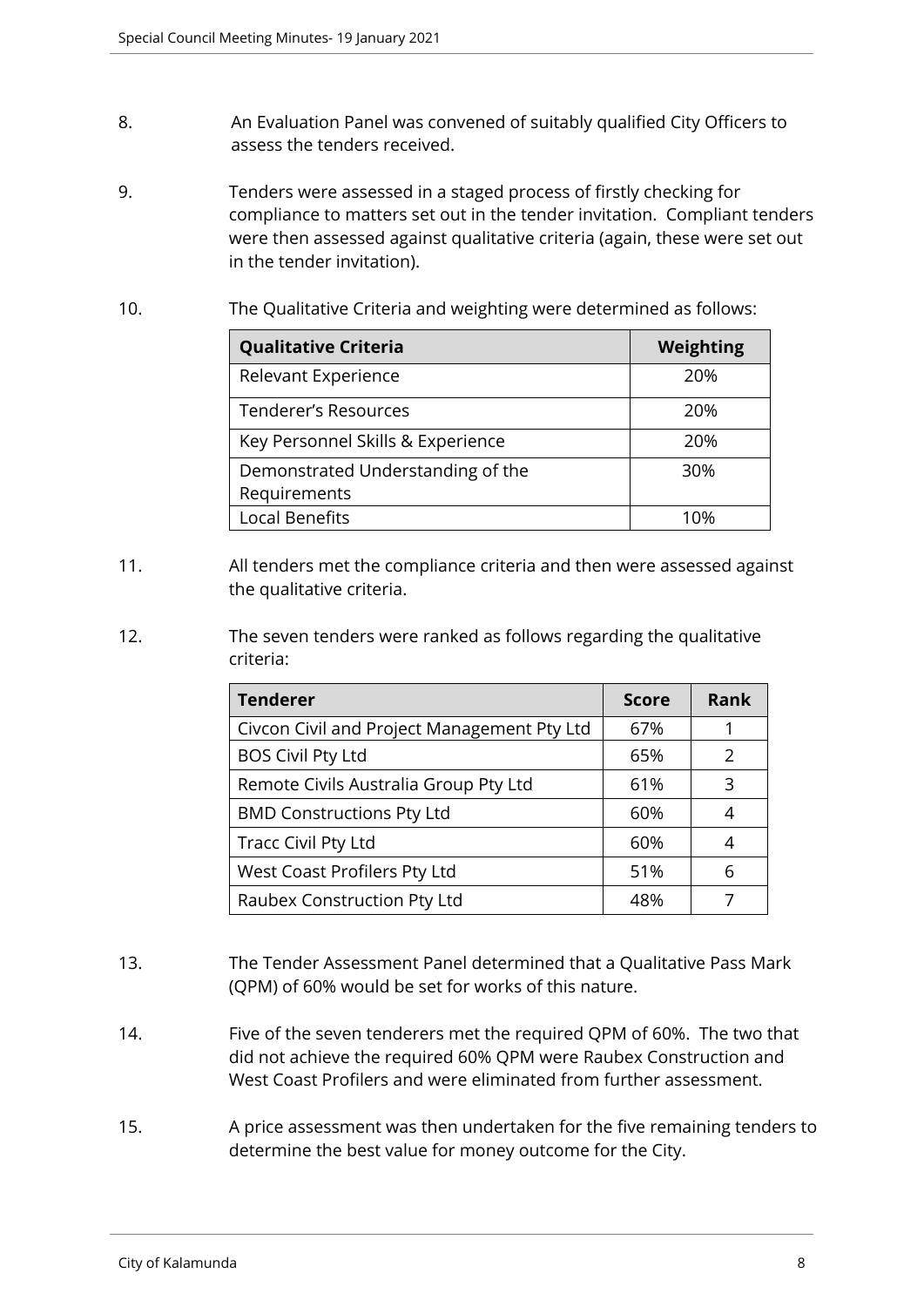- 16. The Tender Evaluation Report is provided as Confidential Attachment 1 to this report.
- 17. The recommended tenderer best satisfied the City's requirements by:
	- a) meeting or exceeding the qualitative assessment benchmark;
	- b) proven capacity and capability to undertake the work required;
	- c) satisfying reference checks from previous clients;
	- d) satisfying independent financial reference checks of the proposed contractor; and
	- e) providing the best value for money outcome.
- 18. The Panel recommends that the contract for RFT 2020 Hale Road Widening be awarded to Tracc Civil Pty Ltd ACN 143 998 369 as the preferred tenderer, for its lump sum price of \$1,888,933.22 (exc GST).
- 19. Not within the tender under consideration, but worthy of noting, is that other contracts will be let to enhance the landscape treatments of Hale Road including street trees.

# **APPLICABLE LAW**

20. Section 3.57 of *Local Government Act 1995.* Part 4 of the *Local Government (Functions and General) Regulations 1996.*

# **APPLICABLE POLICY**

21. Policy C-PP01 – Purchasing has been followed and complied with.

# **STAKEHOLDER ENGAGEMENT**

- 22. Internal referrals Nil.
- 23. External referrals Project commencement and duration notices to the local residents and surrounding suburbs will be released, along with communications in conjunction with Main Roads WA.

## **FINANCIAL CONSIDERATIONS**

- 24. The Hale Road Widening Project C9R1 is funded from the GDS. As noted in the November 2020 Council Report on the annual review of the GDS, the budget for the Hale Road Widening is currently \$4.41m.
- 25. This budget not only includes the construction tender under consideration but also Western Power and ATCO gas utility costs to relocate their services, landscaping, design and project management.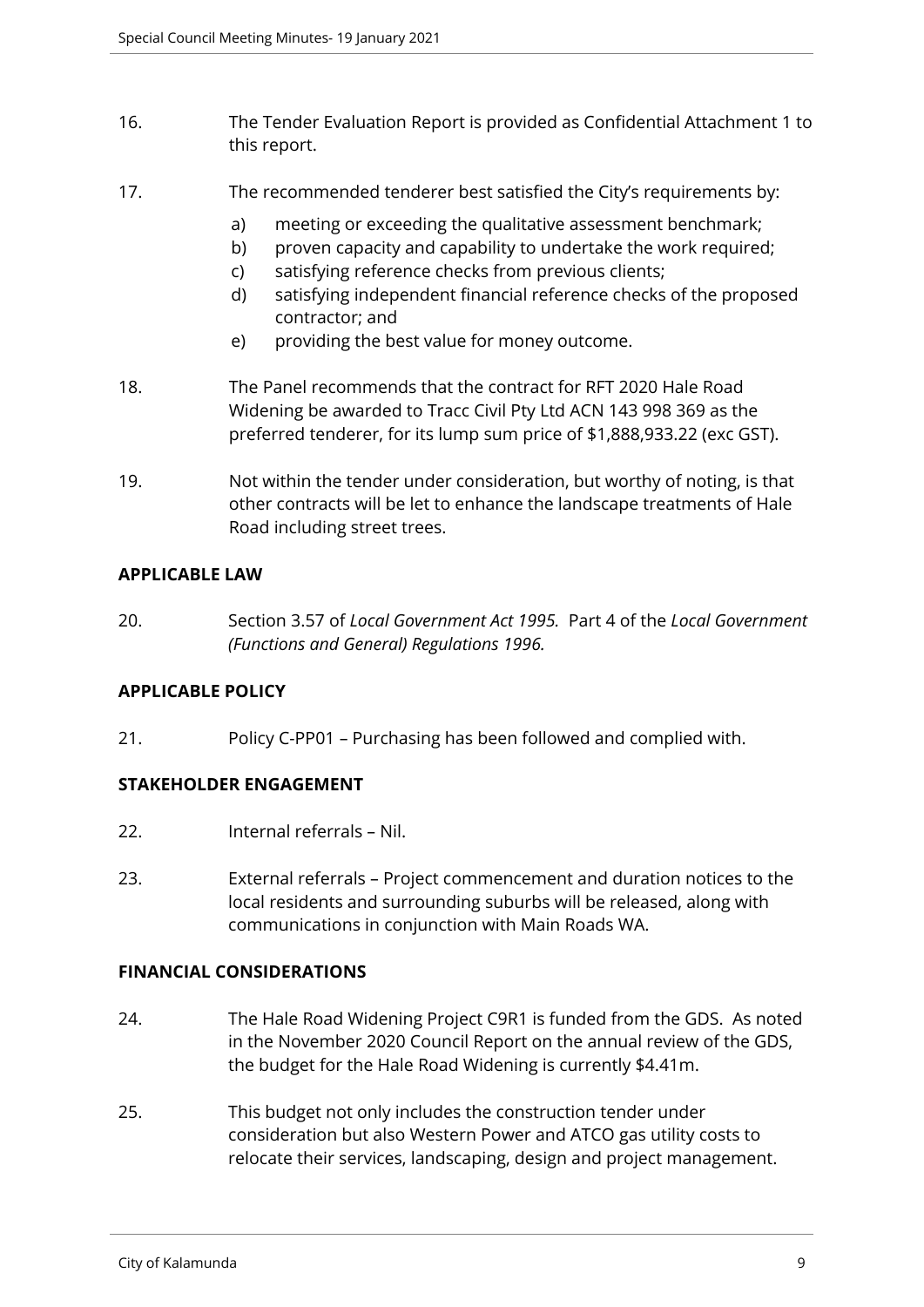- 26. When the 2020/21 Budget was devised, it was planned that the utility works would form part of the overall responsibility of the road works contractor and thus the project program (and cash flow) would extend from 2020/21 to 2021/22 Financial Years.
- 27. The City was able to have Western Power and ATCO works undertaken as direct contracts with the City and these works are largely complete, however has required that the budget provided in 2020/21 be allocated to these works.
- 28. The City is in the process of finalising the revised overall budget for Hale Road Widening once all the above costs are known, however it is probable that some overall savings will be achieved primarily due to the manner in which the City has managed the utility service provider costs.
- 29. This has meant however from a cashflow perspective, that additional funding needs to be provided in the 2020/21 Budget (from the existing bank balance within the GDS) in line with delivery schedules of the works.
- 30. It is confirmed that the Trust Fund for the Cell 9 works has sufficient funding on hand to allow both the Hale Road widening and the Woodlupine Brook projects planned to commence in 2020/21 to be committed.
- 31. It is proposed that at the mid-term 2020/21 budget review, the necessary adjustments from the Cell 9 Trust Fund into Capital Works is made. The mid-term budget review process will commence in January 2021.
- 32. On occasion during the construction works, there may be a need to approve variations to the construction contract to meet the design intent. Any variations that arise would be funded from the project contingency. In awarding this contract, Council also approves any increases in the contract sum necessary from variations as determined by the Superintendent of the Contract. If the project budget cannot be maintained, further approval from Council will be sought.

# **SUSTAINABILITY**

33. Allied to this project will be streetscape landscaping improvements including street trees which have a positive impact on environmental and amenity values for the City. This is consistent with the draft Urban Forest Strategy currently under consideration by Council.

# **RISK MANAGEMENT**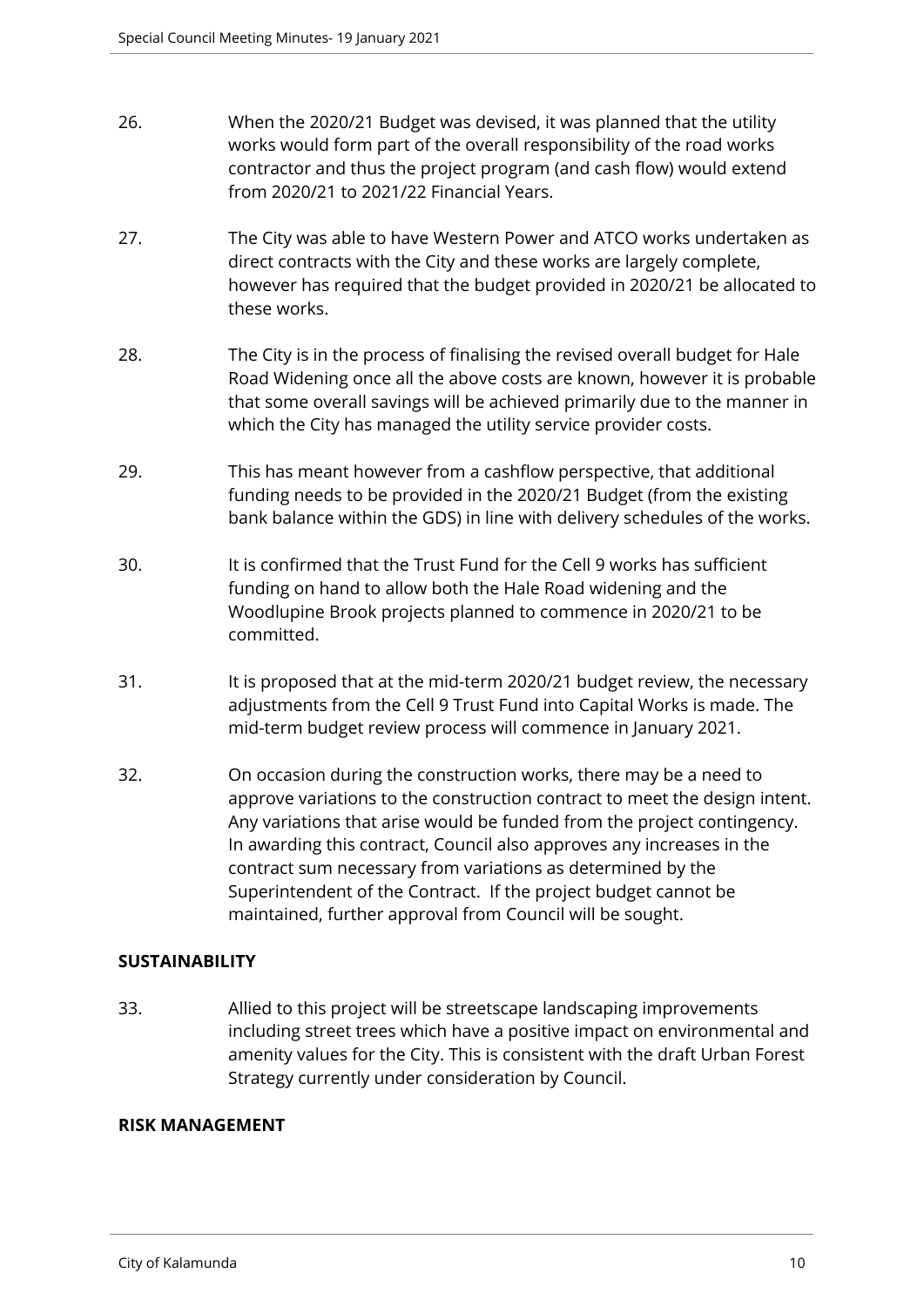# 34. **Risk**: The Contractor fails to fulfil the requirements of the contract (in terms of scope, time or quality) leading to increased costs to the City or delays in project completion.

| Likelihood             | <b>Consequence</b> | <b>Rating</b> |
|------------------------|--------------------|---------------|
| Unlikely               | Moderate           | Low           |
| <b>Action/Strategy</b> |                    |               |
|                        |                    |               |

- a) clearly defined scope of works and specifications have been developed;
- b) itemised pricing of unit rates and quantities within the tender has been used and checked;
- c) construction to be supervised by the City to validate quality; and
- d) the contract to be entered into provides for claims against the contractor for remedial action if needed.

# **CONCLUSION**

35. The delivery of Tender RFT 2020 Hale Road Widening, will provide local residents and through traffic with improved road ways, better crossover access to facilities such as the Shopping Centre and tie together the previous works / projects carried out in the area, including the upgrade of street lighting. The City is satisfied that the recommended tenderer has the capability and capacity to undertake the works to the required scale of scope, time and cost.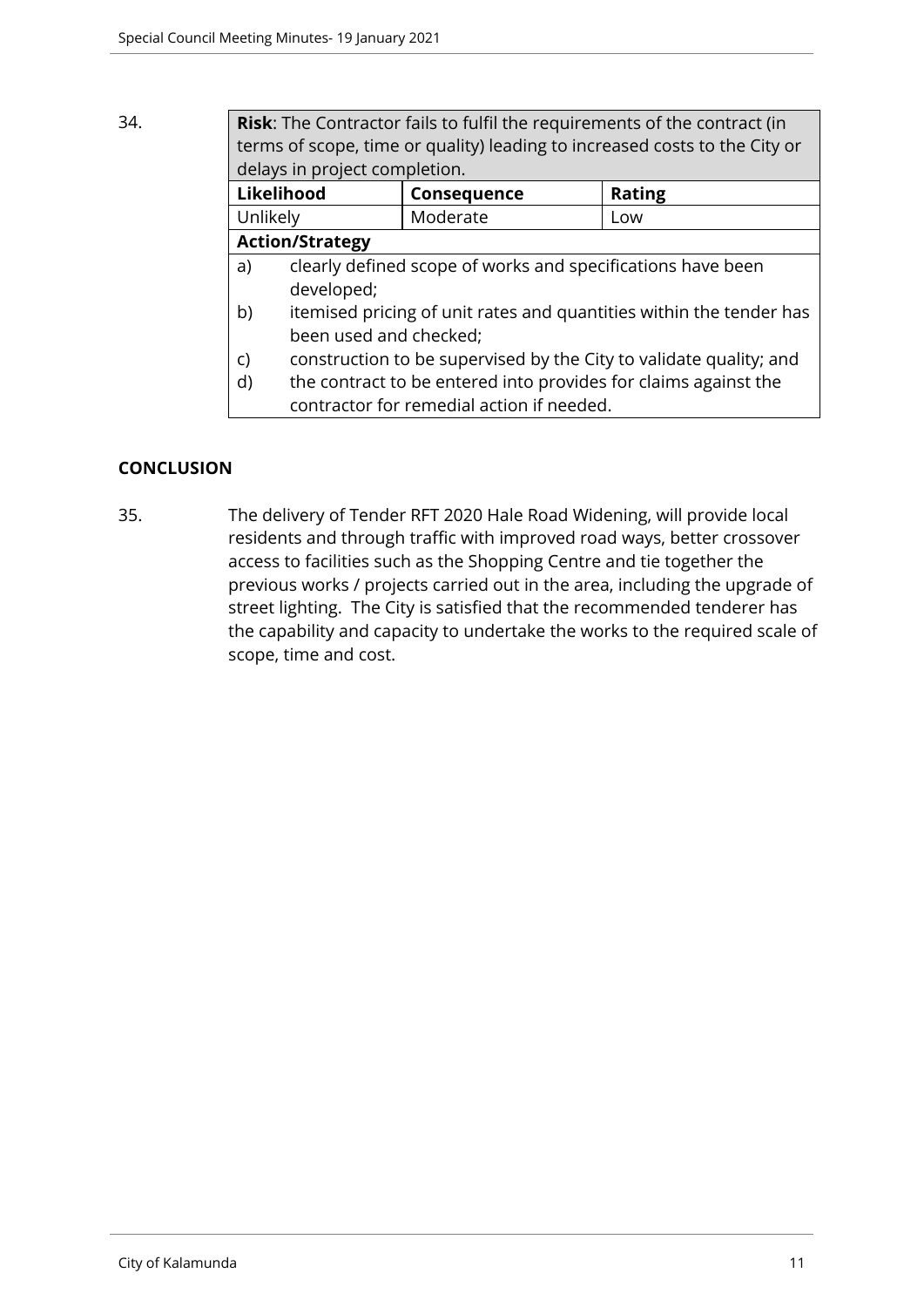# **Voting Requirements: Simple Majority**

#### RESOLVED SCM 05/2021

## **RECOMMENDATION**

That Council:

- 1. ACCEPT the tender RFT 2020 Hale Road Widening within the City of Kalamunda from Tracc Civil Pty Ltd ACN 143 998 369 for the lump sum price of \$1,888,933.22 (plus GST).
- 2. APPROVE the use of project contingency funding if required within the approved project budget for any variations to the works contract necessary to achieve the intent of the contract.
- 3. NOTE that the 2020/21 Mid Term Budget Review will include a revised overall project budget for the Hale Road Widening and Enhancement Project.

## Moved: **Cr John Giardina**

Seconded: **Cr Kathy Ritchie**

# Vote: **CARRIED UNANIMOUSLY (11/0)**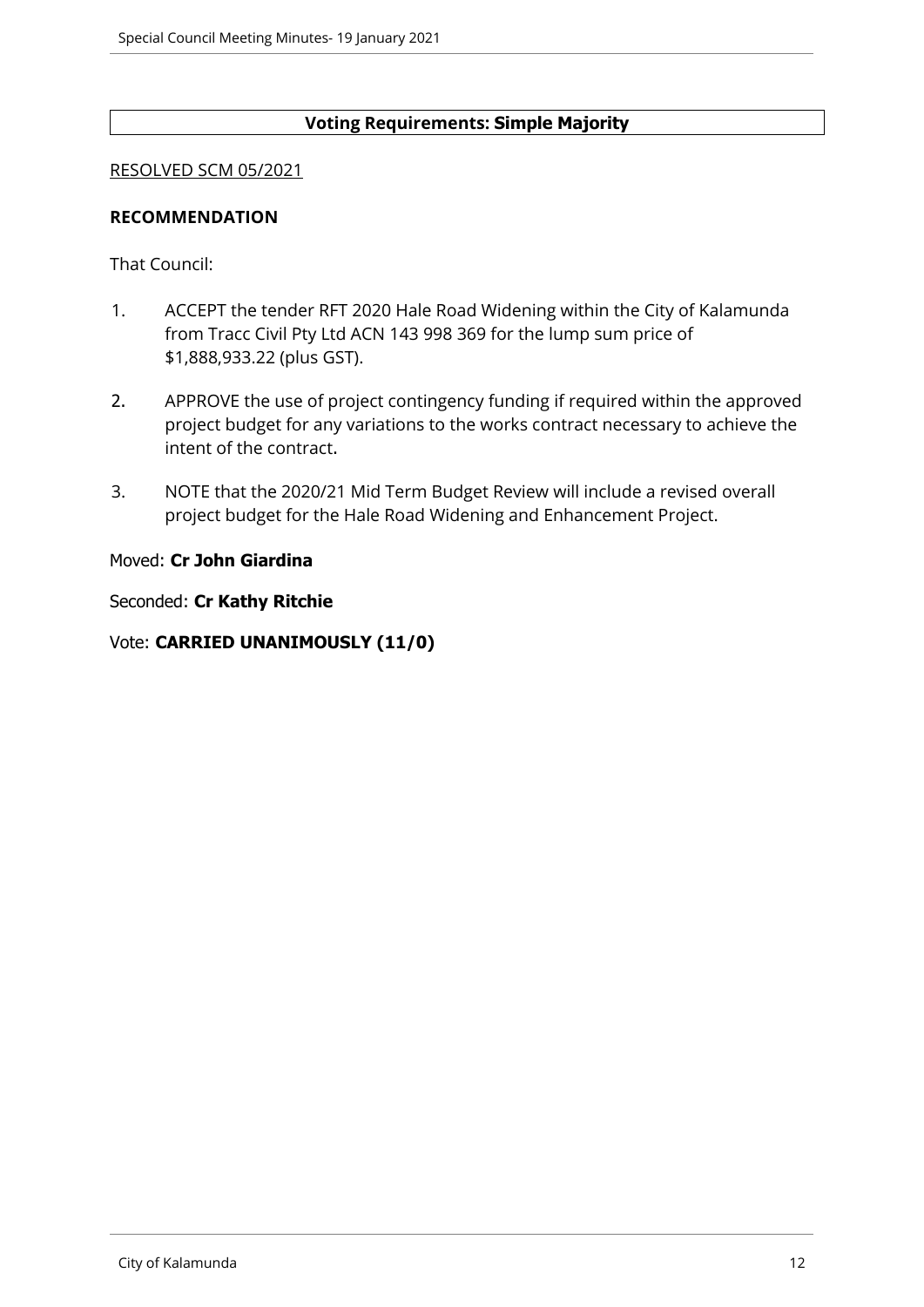# <span id="page-12-0"></span>**8.1.2. Award of Construction Tender RFT-2019 Road Rehabilitation of Various Sites within the City of Kalamunda**

*Declaration of financial / conflict of interests to be recorded prior to dealing with each item.*

| Previous<br>ltems                                                    | N/A                                                                                                                                                                                                                                                                               |
|----------------------------------------------------------------------|-----------------------------------------------------------------------------------------------------------------------------------------------------------------------------------------------------------------------------------------------------------------------------------|
| Directorate<br>Business Unit<br>File Reference<br>Applicant<br>Owner | Asset Services<br><b>Asset Delivery</b><br>AD-TEN-005<br>N/A<br>N/A                                                                                                                                                                                                               |
| Attachments                                                          | Nil                                                                                                                                                                                                                                                                               |
| Confidential<br>Attachment                                           | 1. Tender Evaluation Report RFT 2019<br>Reason for Confidentiality: Local Government Act 1995 (WA)<br>Section 5.23 (2) (c) - "a contract entered into, or which may be<br>entered into, by the local government and which relates to a<br>matter to be discussed at the meeting." |

# **TYPE OF REPORT**

| 囨 | Advocacy    | When Council is advocating on behalf of the community to<br>another level of government/body/agency                                                                                                                                                                                                                                                                                                                                |
|---|-------------|------------------------------------------------------------------------------------------------------------------------------------------------------------------------------------------------------------------------------------------------------------------------------------------------------------------------------------------------------------------------------------------------------------------------------------|
|   | Executive   | When Council is undertaking is substantive role of direction<br>setting and oversight (e.g. accepting tenders, adopting plans<br>and budgets                                                                                                                                                                                                                                                                                       |
| 囜 | Information | For Council to note                                                                                                                                                                                                                                                                                                                                                                                                                |
| 図 | Legislative | Includes adopting Local Laws, Town Planning Schemes and<br>Policies. When Council determines a matter that directly<br>impacts a person's rights and interests where the principles of<br>natural justice apply. Examples include town planning<br>applications, building licences, other permits or licences<br>issued under other Legislation or matters that could be<br>subject to appeal to the State Administrative Tribunal |

## **STRATEGIC PLANNING ALIGNMENT**

*Kalamunda Advancing Strategic Community Plan to 2027*

## **Priority 3: Kalamunda Develops**

**Objective 3.2** - To connect community to quality amenities. **Strategy 3.2.1** - Optimal management of all assets.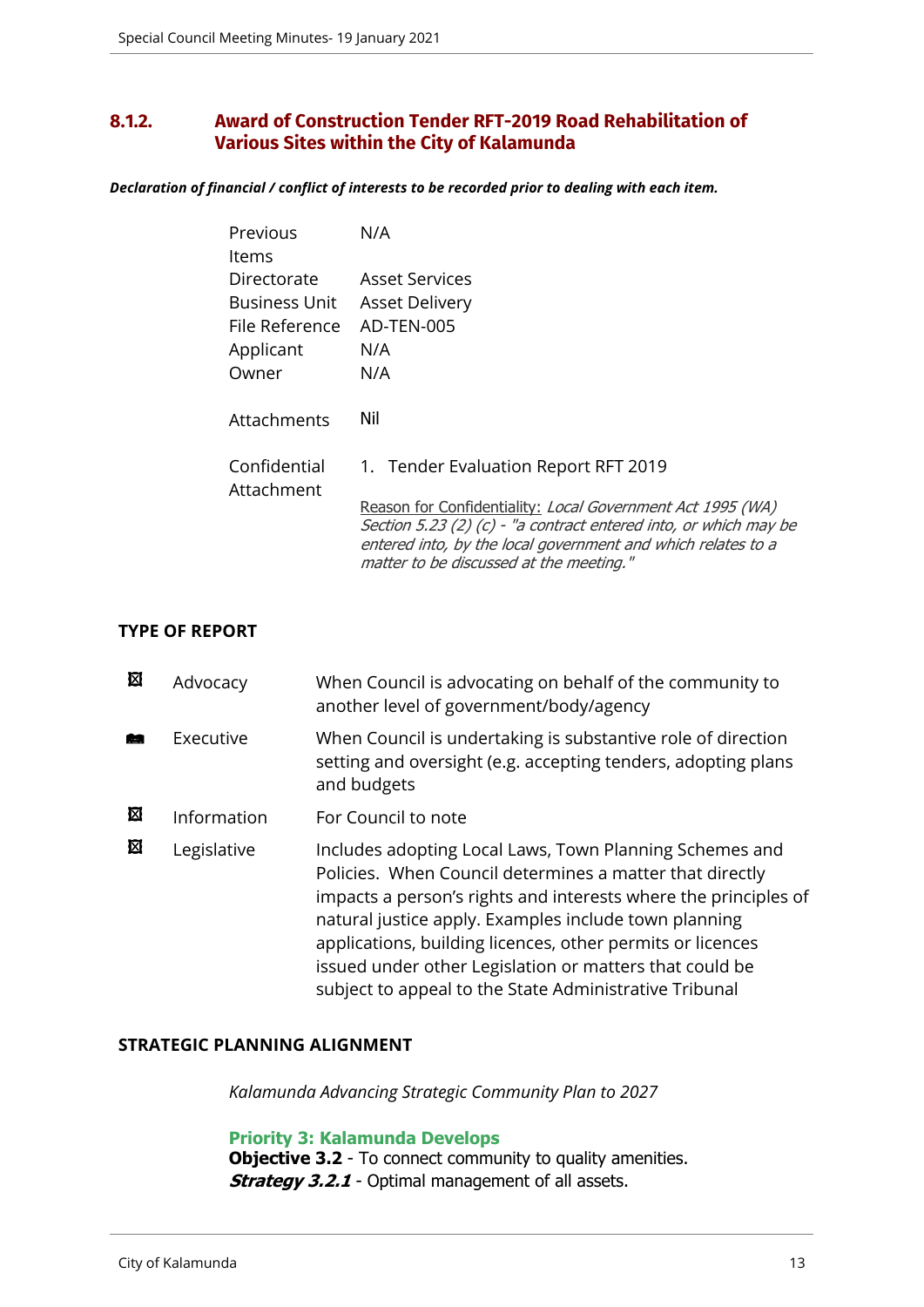# **EXECUTIVE SUMMARY**

- 1. The purpose of this report is to consider the acceptance of a tender RFT2019 to undertake the Road Rehabilitation of four roads within the City of Kalamunda (City).
- 2. The 2020/21 Capital Works Program identified four specific road rehabilitation projects that were of such a nature that appointing one contractor for all four projects is more effective and efficient.
- 3. It is recommended that the Council accept the tender from Stabilised Pavements of Australia Pty Ltd ACN 002 900 736 for a lump sum price of \$594,307.70 (ex GST).

# **BACKGROUND**

4. The Scope of work in this contract is for the rehabilitation of pavement for four discrete sections of Abernethy Road in Forrestfield and High Wycombe. This will be done through in-situ foamed bitumen stabilisation of existing pavements. These works form part of the City's 2020/21 Capital Works Program under the Metropolitan Regional Roads Group road rehabilitation grant funding scheme.

# **DETAILS AND ANALYSIS**

- 5. The City issued RFT 2019 through its E-Tendering Portal and an advertisement in the West Australian newspaper on Wednesday 14 October 2020. Tenders closed on Thursday 12 November 2020.
- 6. Tender submissions were received from (in alphabetical order):
	- 1. Downer EDI Limited;
	- 2. Stabilised Pavement of Australia Pty Ltd; and
	- 3. WA Profiling & Stabilisation Pty Ltd
- 7. An Evaluation Panel was convened of suitably qualified City Officers to assess the tenders received.
- 8. Tenders were assessed in a staged process of firstly checking for compliance to matters set out in the tender invitation. Compliant tenders were then assessed against qualitative criteria (again, these were set out in the tender invitation).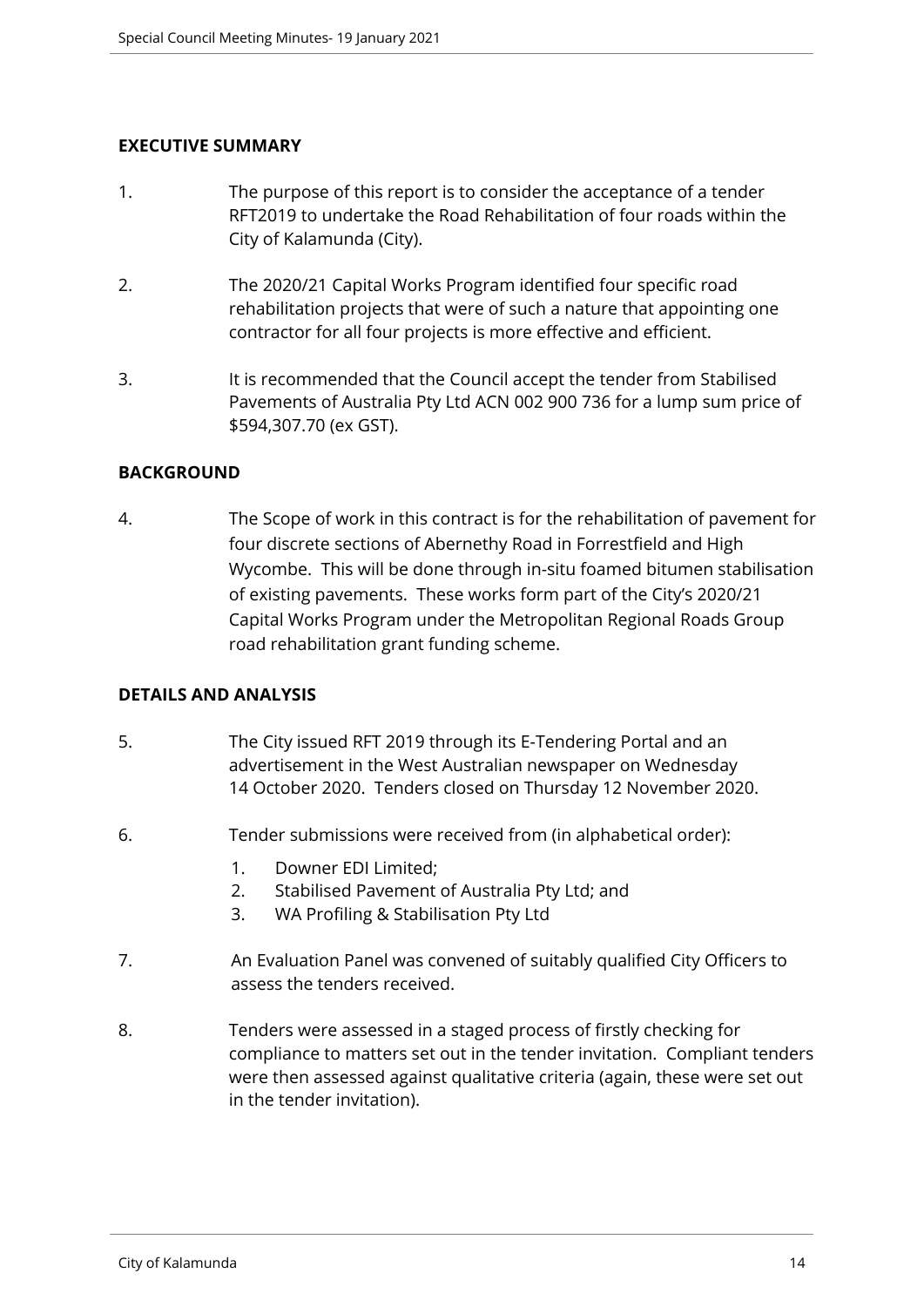## 9. The Qualitative Criteria and weighting were determined as follows:

| <b>Qualitative Criteria</b>                    | Weightin<br>g |
|------------------------------------------------|---------------|
| Relevant Experience                            | 30%           |
| Key Personnel Skills & Experience              | 20%           |
| <b>Tenderer's Resources</b>                    | 20%           |
| Demonstrated Understanding of the Requirements | 30%           |
| <b>Local Benefits</b>                          | 10%           |

- 10. All tenders met the compliance criteria and then were assessed against the qualitative criteria.
- 11. The three tenders were ranked as follows regarding the qualitative criteria:

| <b>Company Name</b>                       | Qualitative<br><b>Total Score</b><br>(Weighted @ 100%) | <b>Rank</b> |
|-------------------------------------------|--------------------------------------------------------|-------------|
| WA Profiling & Stabilisation Pty Ltd      | 64%                                                    |             |
| Stabilised Pavements of Australia Pty Ltd | 60%                                                    |             |
| Downer EDI Works Pty Ltd                  | 53%                                                    | 3           |

- 12. The Tender Assessment Panel determined that a Qualitative Pass Mark (QPM) of 60% would be set for works of this nature.
- 13. Of the three tenderers, only two met the required QPM of 60%, WA Profiling & Stabilisation Pty Ltd and Stabilised Pavements of Australia Pty Ltd.
- 14. A price assessment was then undertaken to determine the best value for money outcome for the City.
- 15. The Tender Evaluation Report is provided as Confidential Attachment 1 to this report.
- 16. The recommended tenderer best satisfied the City's requirements by:
	- a) meeting or exceeding the qualitative assessment benchmark;
	- b) proven capacity and capability to undertake the work required;
	- c) satisfying reference checks from previous clients;
	- d) satisfying independent financial reference checks of the proposed contractor; and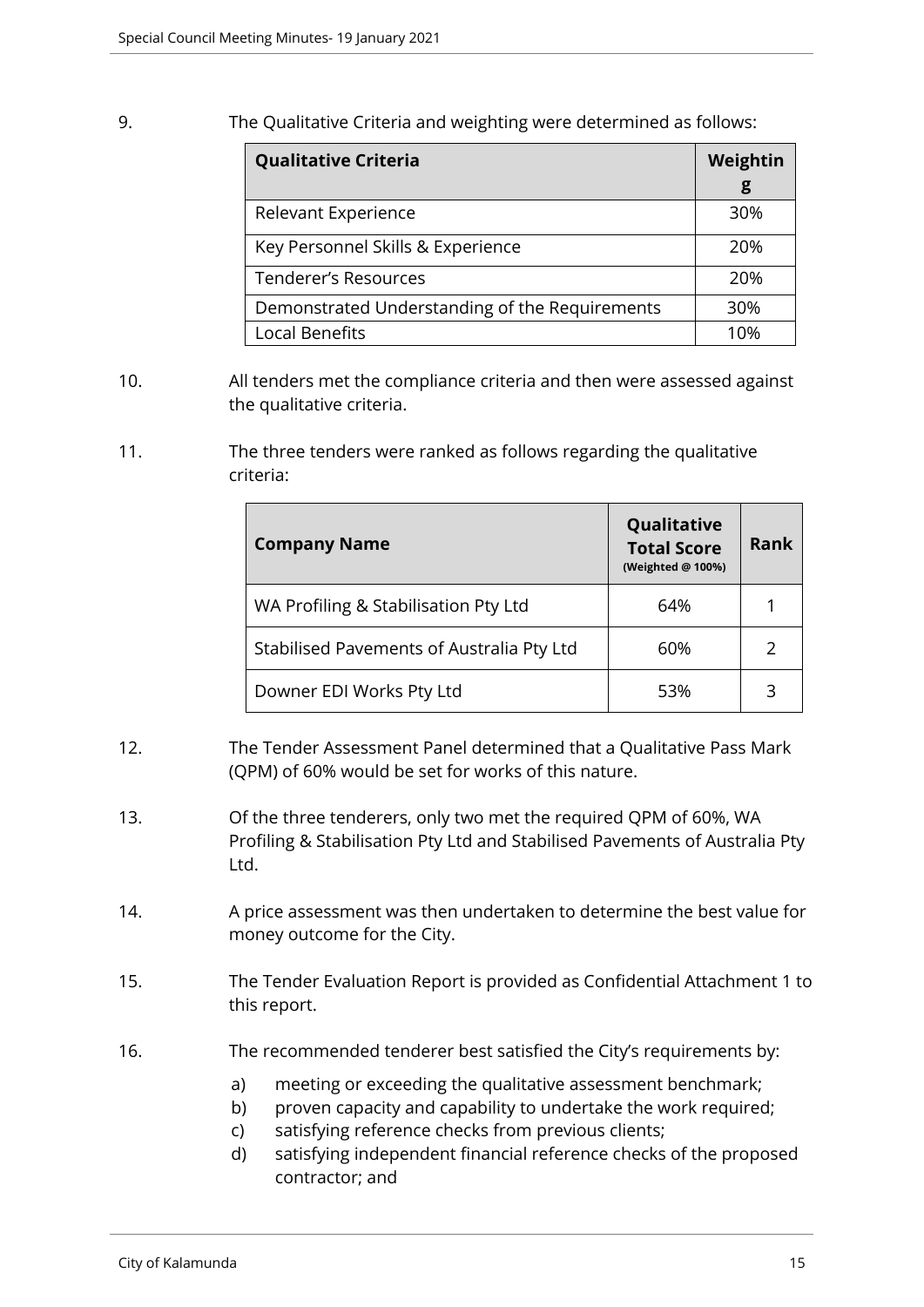- e) providing the best value for money outcome
- 17. Of the two qualifying and compliant qualitative tender responses, Stabilised Pavements of Australia Pty Ltd demonstrated the lowest conforming Lump Sum Tender Price offer of \$594,307.70 (ex GST).
- 18. The Panel recommends that the contract for RFT 2019 Road Rehabilitation be awarded to Stabilised Pavements of Australia Pty Ltd.
- 19. In Situ Foam Bitumen Stabilisation (FBS) road reconstruction technique has recently been introduced by the City's officers to specific road projects. This technique has been proven elsewhere to provide quicker construction programs, better water and cracking resistance of the finished pavement, and better environmental outcomes through the re-use of materials profiled from roads as part of the construction.
- 20. The four sections of Abernethy Road proposed for this re-surfacing are not part of the proposed Abernethy Road duplication works currently being designed and documented by Main Roads WA as part of their larger Great Eastern Highway Interchange Project.

# **APPLICABLE LAW**

21. Section 3.57 of *Local Government Act 1995.* Part 4 of the *Local Government (Functions and General) Regulations 1996.*

# **APPLICABLE POLICY**

22. Policy C-PP01 – Purchasing has been followed and complied with.

## **STAKEHOLDER ENGAGEMENT**

- 23. Internal referrals Nil.
- 24. External referrals Project commencement and duration notices to the local residents and surrounding suburbs will be released, along with communications in conjunction with Main Roads WA.

# **FINANCIAL CONSIDERATIONS**

- 25. The Capital Works Project fund allocation of this works is \$770,000 ex GST. Two-thirds of the project is funded by the Metropolitan Regional Road Group, with the remaining budget made up from Municipal Funding.
- 26. On occasion during the construction works there may be a need to approve variations to the construction contract to meet the design intent.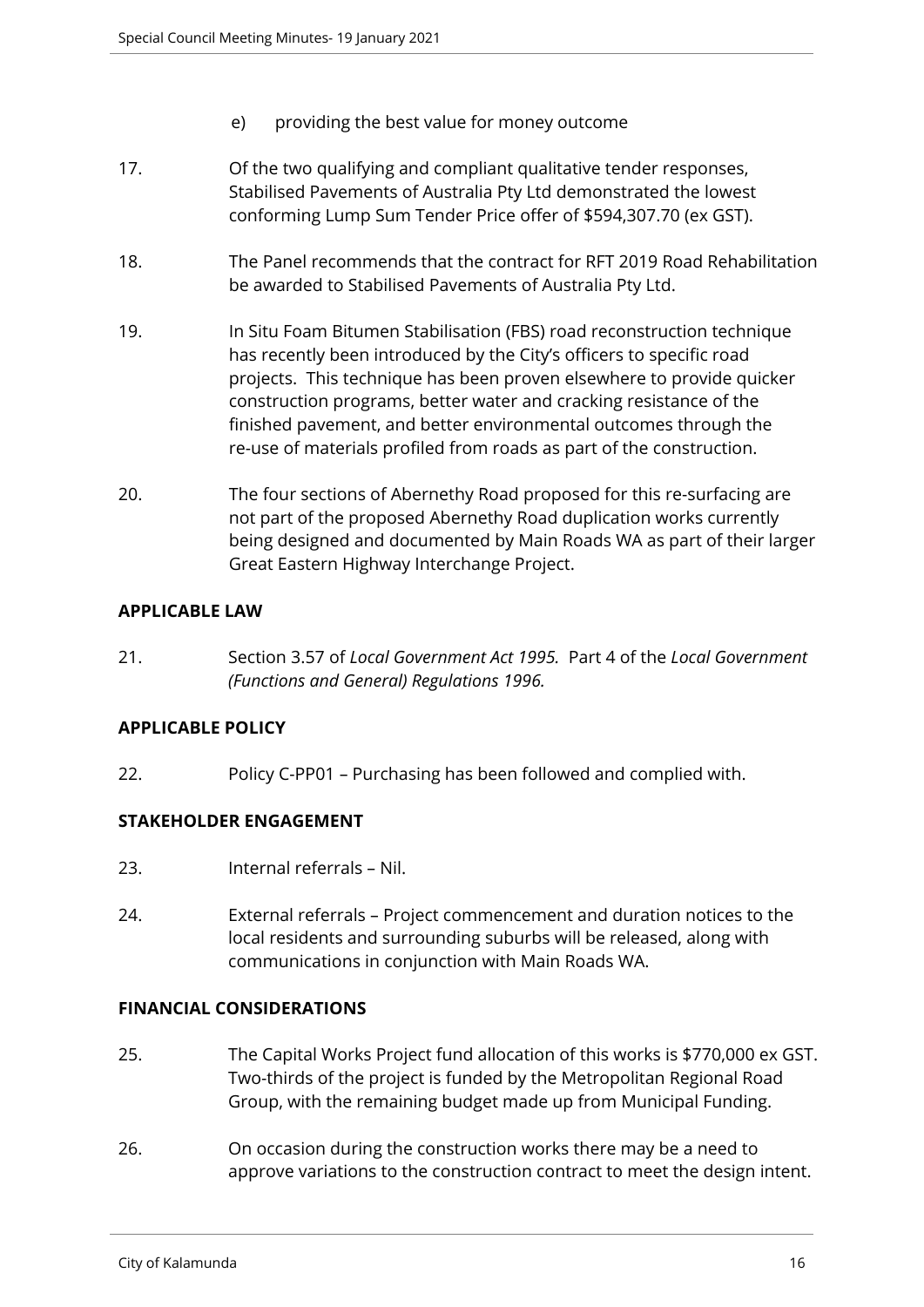Any variations that arise would be funded from the project contingency. In awarding this contract, Council also approves any increases in the contract sum necessary from variations as determined by the Superintendent of the Contract. If the project budget cannot be maintained, further approval from Council will be sought.

# **SUSTAINABILITY**

# **Social Implications**

27. This project will improve both the quality and safety of the City of Kalamunda's existing road network

# **Environmental Implications**

28. FBS rehabilitation projects use a substantial portion of old asphalt which is then treated during the construction on site and reused on the newly resurfaced road. As such there is good recycling benefits from reuse of old pavement materials.

## **RISK MANAGEMENT**

| ۰.<br>v<br>i<br>. .<br>۰.<br>v |  |
|--------------------------------|--|
|--------------------------------|--|

**Risk:** The Contractor fails to fulfil the requirements of the contract (in terms of scope, time or quality) leading to increased costs to the City or delays in project completion.

| <b>Likelihood</b>      | <b>Consequence</b> | <b>Rating</b> |
|------------------------|--------------------|---------------|
| Unlikely               | Moderate           | LOW           |
| <b>Action/Strategy</b> |                    |               |

- a) clearly defined scope of works and specifications have been developed;
- b) itemised pricing of unit rates and quantities within the tender has been used and checked;
- c) construction to be supervised by the City to validate quality; and the contract to be entered into provides for claims against the contractor for remedial action if needed.

# **CONCLUSION**

30. The delivery of Tender RFT 2019 Road Rehabilitation of Various Sites with the City of Kalamunda will allow the City to maintain a key road within the City's road network to a suitable standard. The City is satisfied that the recommended tenderer has the capability and capacity to undertake the works to the required scale of scope, time and cost.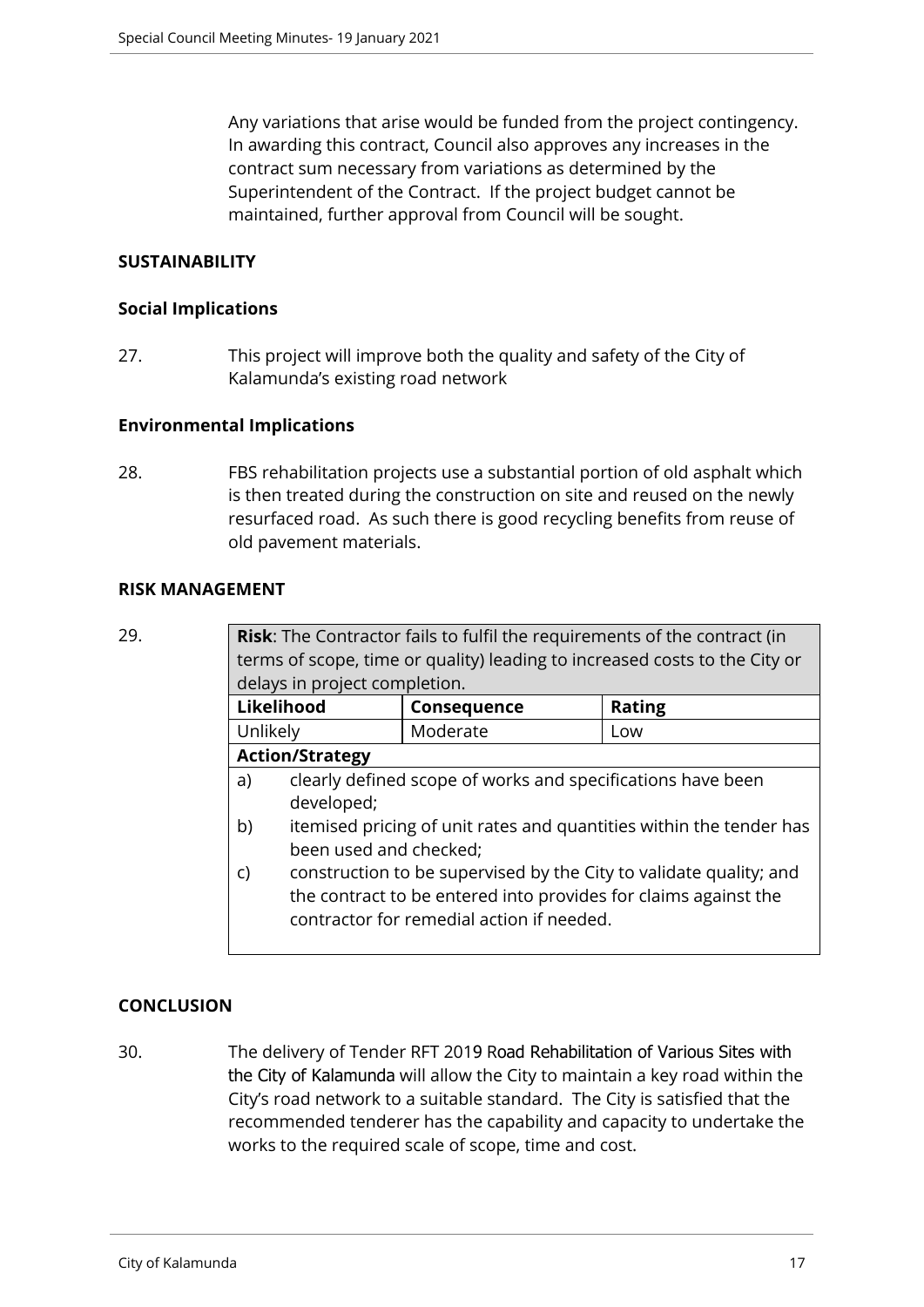# **Voting Requirements: Simple Majority**

#### RESOLVED SCM 08/2021

## **RECOMMENDATION**

That Council:

- 1. Accept the tender RFT 2019 Road Rehabilitation at Various Sites within the City of Kalamunda, from Stabilised Pavements of Australia Pty Ltd ACN 002 900 736 for the lump sum of \$594,307.70 (plus GST).
- 2. APPROVE the use of project contingency funding if required within the approved project budget for any variations to the works contract, necessary to achieve the intent of the contract.

Moved: **Cr Janelle Sewell**

Seconded: **Cr Dylan O'Connor**

Vote: **CARRIED UNANIMOUSLY (11/0)**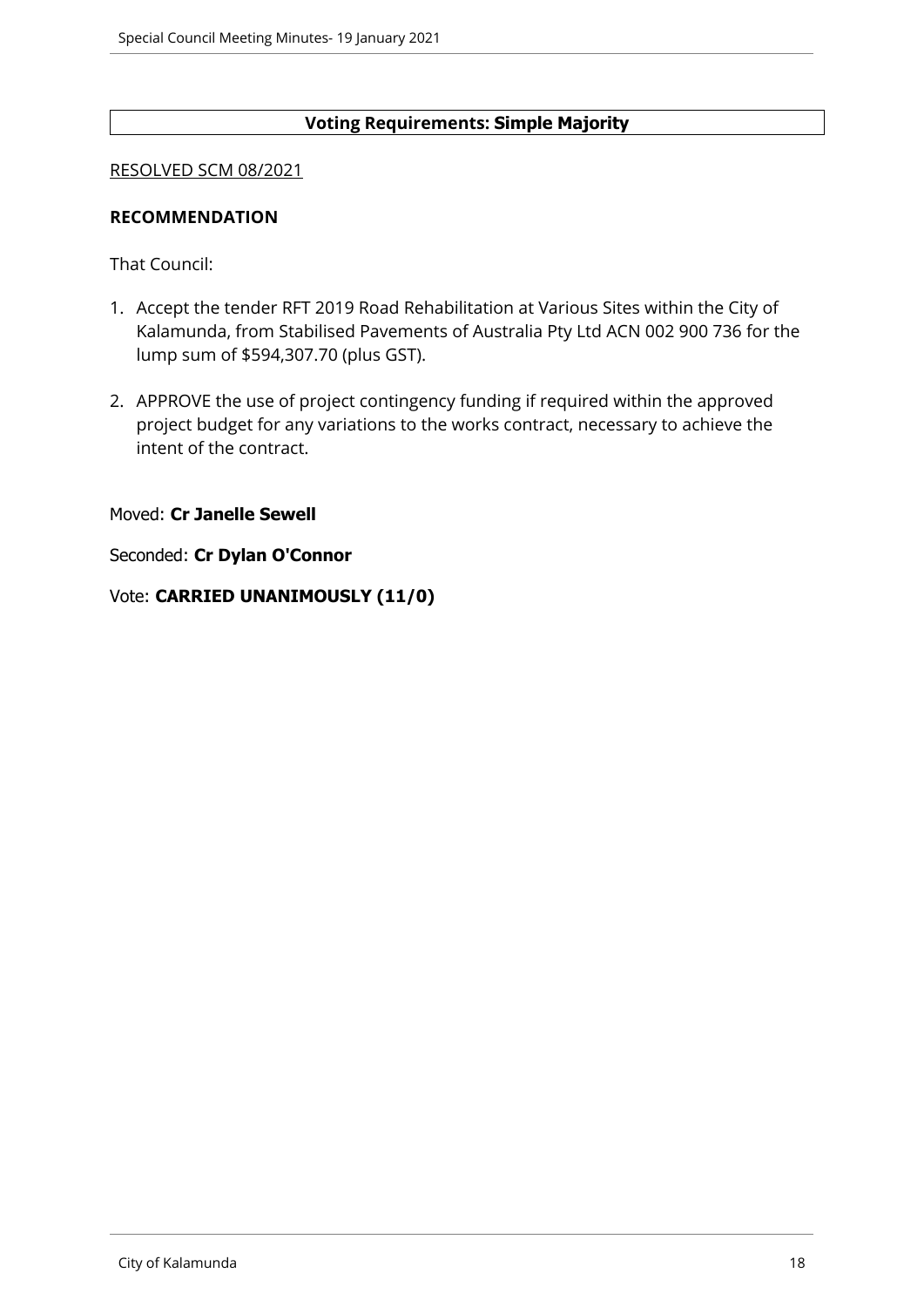# <span id="page-18-0"></span>**8.1.3. Submission on Draft State Planning Policy 4.2 - Activity Centres**

*Declaration of financial / conflict of interests to be recorded prior to dealing with each item.*

| Previous<br>ltems           | Nil                                                 |                                                                              |  |
|-----------------------------|-----------------------------------------------------|------------------------------------------------------------------------------|--|
| Directorate                 | Development Services                                |                                                                              |  |
| Business Unit               | <b>Strategic Planning</b>                           |                                                                              |  |
| File Reference<br>Applicant | State Planning Policy 4.2 - Activity Centres<br>N/A |                                                                              |  |
| Owner                       |                                                     | City of Kalamunda                                                            |  |
| Attachments                 | 1.                                                  | Draft State Planning Policy 4.2 - Submission Letter<br>$[8.1.3.1 - 2$ pages] |  |
|                             | 2.                                                  | Draft State Planning Policy 4.2 - Activity Centres<br>$[8.1.3.2 - 9$ pages]  |  |
|                             | 3.                                                  | SPP 4.2 Implementation Guidelines [8.1.3.3 - 11<br>pages]                    |  |
|                             | 4.                                                  | SPP 4.2 Issues Paper [8.1.3.4 - 9 pages]                                     |  |
|                             | 5.                                                  | SPP 4.2 Changes Table $[8.1.3.5 - 5$ pages]                                  |  |

## **TYPE OF REPORT**

| 図 | Advocacy    | When Council is advocating on behalf of the community to<br>another level of government/body/agency                                                                                                                                                                                                                                                                                                                                |
|---|-------------|------------------------------------------------------------------------------------------------------------------------------------------------------------------------------------------------------------------------------------------------------------------------------------------------------------------------------------------------------------------------------------------------------------------------------------|
|   | Executive   | When Council is undertaking its substantive role of direction<br>setting and oversight (eg accepting tenders, adopting plans<br>and budgets                                                                                                                                                                                                                                                                                        |
| 図 | Information | For Council to note                                                                                                                                                                                                                                                                                                                                                                                                                |
| 図 | Legislative | Includes adopting Local Laws, Town Planning Schemes and<br>Policies. When Council determines a matter that directly<br>impacts a person's rights and interests where the principles of<br>natural justice apply. Examples include town planning<br>applications, building licences, other permits or licences<br>issued under other Legislation or matters that could be<br>subject to appeal to the State Administrative Tribunal |

## **STRATEGIC PLANNING ALIGNMENT**

*Kalamunda Advancing Strategic Community Plan to 2027*

## **Priority 3: Kalamunda Develops**

**Objective 3.1** - To plan for sustainable population growth. **Strategy 3.1.1** - Plan for diverse and sustainable housing, community facilities and industrial development to meet changing social and economic needs.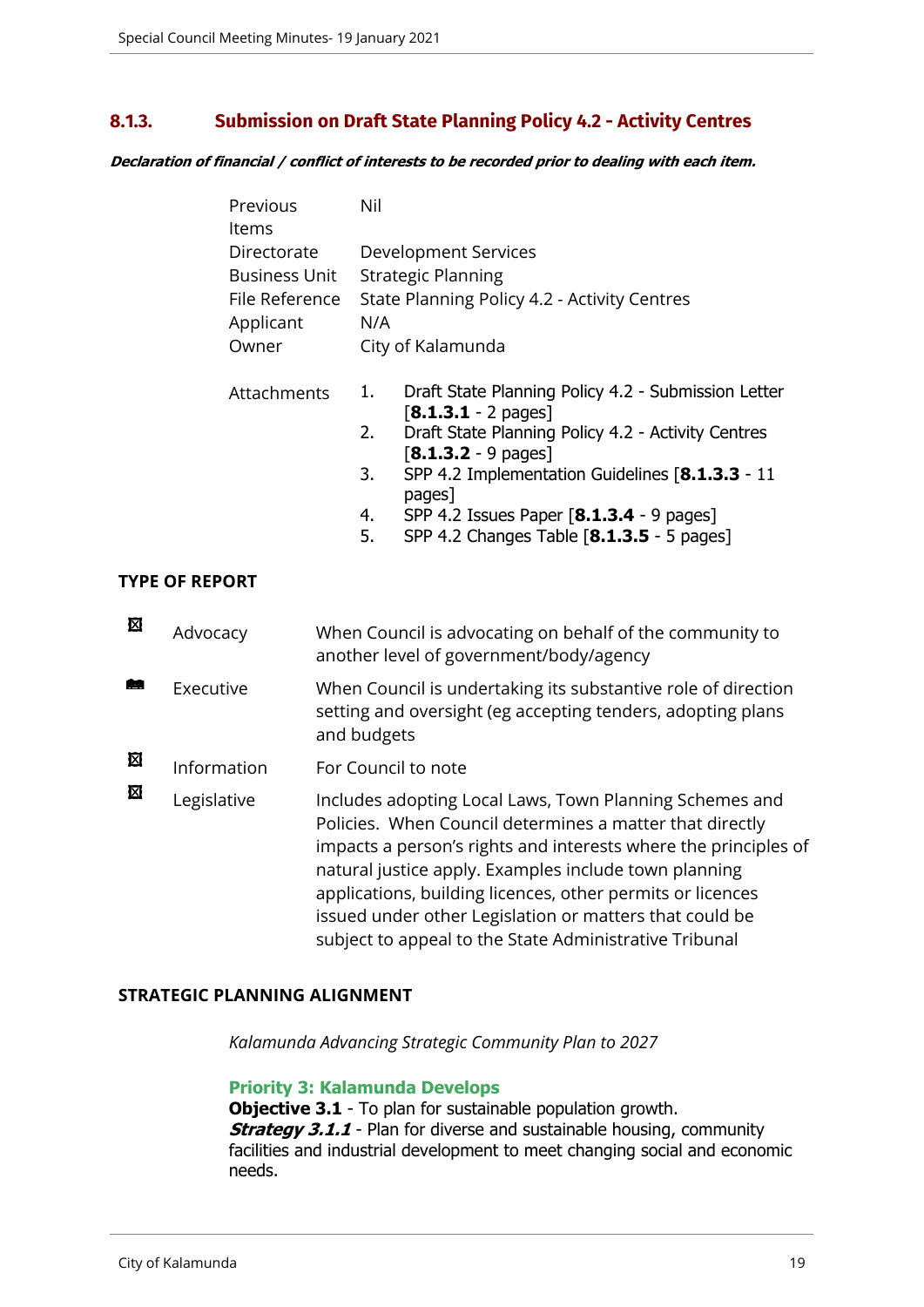## **Priority 3: Kalamunda Develops**

**Objective 3.3** - To develop and enhance the City's economy. **Strategy 3.3.1** - Facilitate and support the success and growth of industry and businesses.

## **EXECUTIVE SUMMARY**

- 1. The purpose of this report is for the Council to note draft State Planning Policy 4.2 - Activity Centres (SPP4.2) and consider a submission on draft SPP4.2
- 2. Draft SPP4.2 is proposed to replace existing *State Planning Policy 4.2 Activity Centres for Perth and Peel* (2010) which currently guides the preparation of planning around Regional, District, Local and Neighbourhood commercial shopping and service precincts.
- 3. Submissions on the new Draft SPP4.2 are due Friday, 12 February 2021. It is recommended council note draft SPP4.2 and endorse the City's submission contained in Attachment 1 for the purpose of forwarding to the Department of Planning, Lands and Heritage (DPLH) for consideration by the Western Australian Planning Commission (WAPC).

# **BACKGROUND**

- 4. The WAPC commenced the review the 2010 version of SPP 4.2 in May 2016 with a view of ensuring the SPP4.2 is current, relevant and implementable, by:
	- a) Conducting a targeted review focussing on implementation issues identified through stakeholder consultation.
	- b) Simplifying and streamlining the policy.
	- c) Aligning the policy to current and related State Planning Policies.
	- d) Expand the scope of SPP 4.2 to areas outside of Perth and Peel.

It should be noted that a review of the activity centre hierarchy was not included as part of the review.

5. Activity centres are multi-functional community focal points that vary in size and function. They are where people meet, relax, work and often live. They are generally well-serviced by transport networks with a focus on integrated pedestrian access and walkability, and may include land uses such as commercial, retail, food and hospitality, high-density housing, entertainment, tourism, civic/community, higher education, and medical services.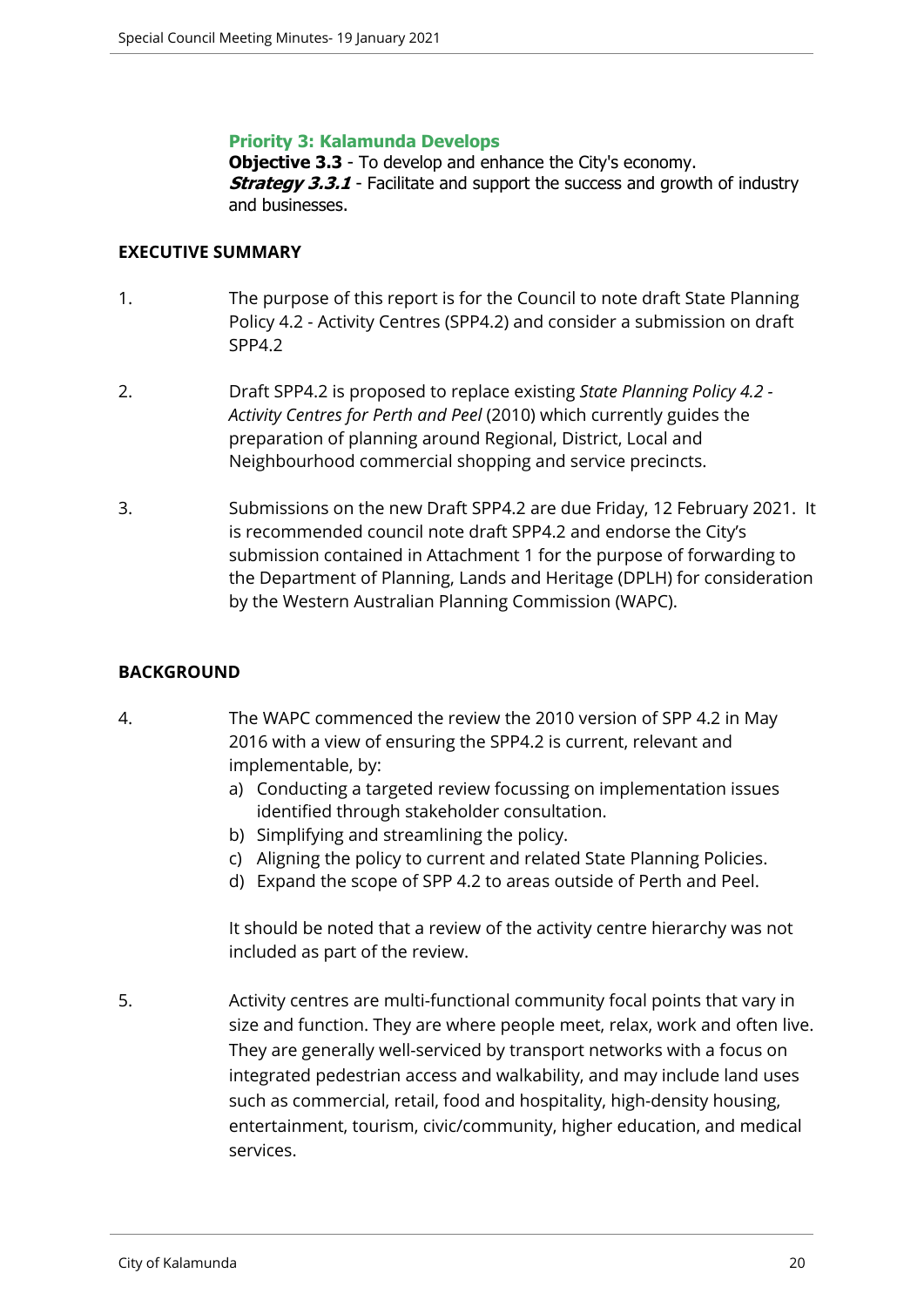- 6. The City has prepared a draft Activity Centre Strategy (ACS), which was adopted by the Council on 26 April 2020 for the purposes of public advertising. The draft ACS will inform and guide the future planning and land use decisions for the City's activity centres. The draft ACS is anticipated to be returned to the Council for consideration of submissions and final adoption in early 2021. Draft SPP4.2is considered to have minimal impact on the final version of the draft ACS though may affect the level of information required to support future proposals within Activity Centres.
- 7. The draft Kalamunda Activity Centre Plan (KACP) was adopted at the 24 March 2020 Ordinary Council Meeting. The KACP was referred to the WAPC for endorsement in April 2020. The Local Planning Scheme No. 3 Amendment No. 106, which will give statutory effect to the KACP was initiated by the Council on 24 November 2020 for public advertising. The draft SPP 4.2 is not considered to interrupt the progression of the KACP.
- 8. The City is currently planning to initiate a Forrestfield Precinct Structure Plan (previously called an Activity Centre Plan) in the second half of 2021 which will likely need to apply the provisions of the finalised version of SPP 4.2

# **DETAILS AND ANALYSIS**

- 9. Draft SPP 4.2 (Attachment 2) and the associated Implementation Guidelines (Attachment 3) will apply to the preparation and assessment of the relevant components of planning instruments that relate to activity centres within the City of Kalamunda. This includes planning strategies, Local Planning Schemes (including reviews and amendments), precinct structure plans, other structure plans, subdivision and development applications for major development within activity centres and also activity centre uses that are located outside of activity centres.
- 10. The objectives of draft SPP 4.2 are to:
	- a) Provide a hierarchy and network of activity centres that meets community need and provides social, economic and environmental benefits to all Western Australians.
	- b) Enable the distribution of a broad range of goods, services and activities, including retail, commercial and mixed-use developments that do not undermine the hierarchy of activity centres,
	- c) Ensure consistency and rigour in the planning and development of activity centres.
- 11. While draft SPP 4.2 applies to all activity centres, its provisions are considered to be most relevant to the City's District Centres of Kalamunda and Forrestfield. In this respect, the draft SPP4.2 requires a precinct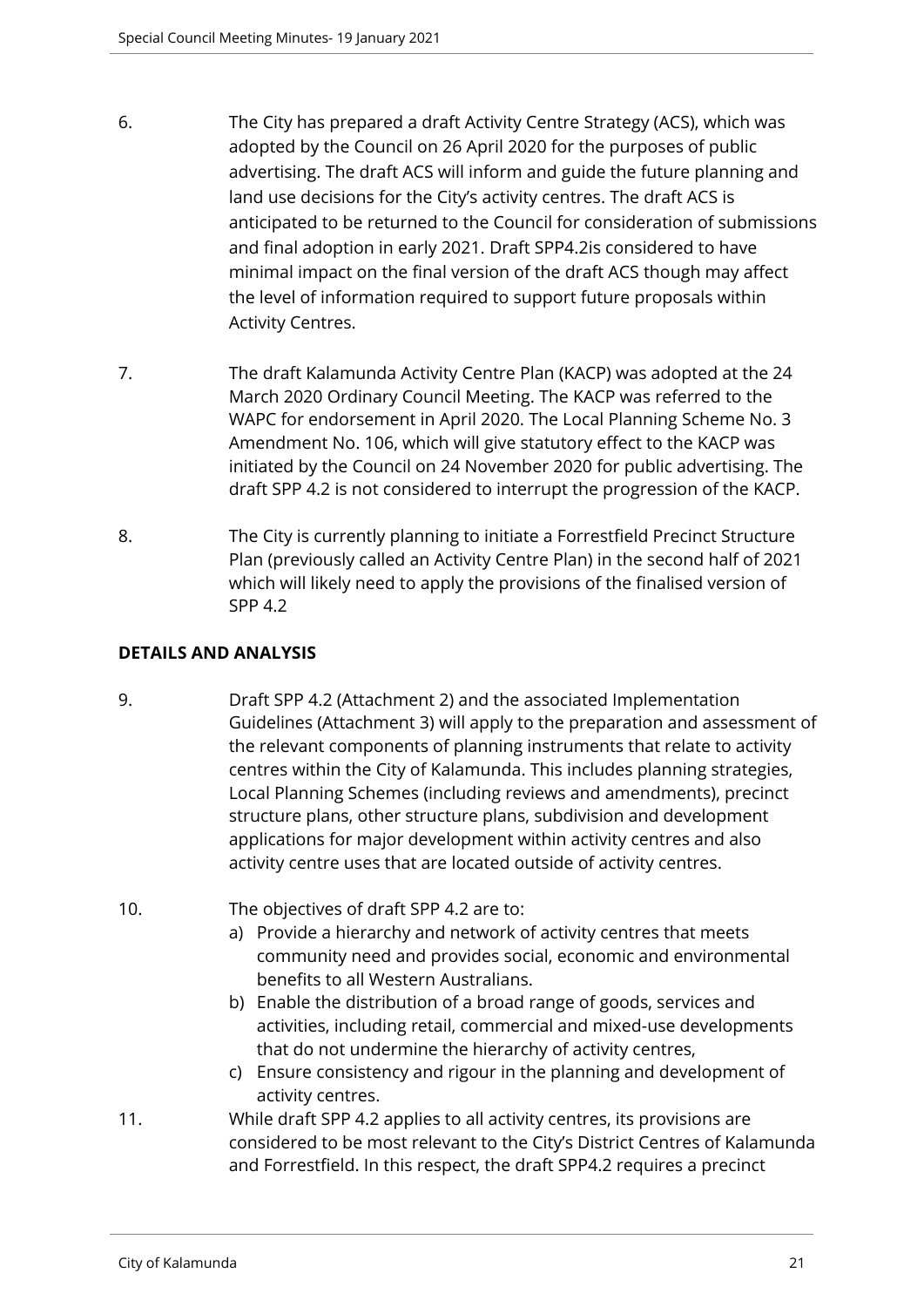structure plan for each district centre. The term "precinct structure plan" replaces activity centre plan and reflects the introduction of State Planning Policy 7.2 Precinct Design and associated guidelines, which provides detailed design policy provisions and requirements for activity centres.

- 12. The City has prepared the KACP under the previous policy framework (under the existing SPP 4.2 and Model Centre Framework), however it is anticipated that a precinct structure plan for the Forrestfield district centre will be progressed in 2021, subject to funding, under the proposed SPP 4.2.
- 13. The nature of considerations for activity centre plans and precinct structure plans are not dissimilar, however there is greater guidance on the preparation of precinct structure plans with a focus on design of the built environment. Notwithstanding, this formed an important part of the preparation of the KACP and while the terminology of the two instruments is different they will achieve similar outcomes.
- 14. The proposed changes between the existing SPP 4.2 and the new draft SPP4.2 are summarised as follows:
	- a) The application of SPP4.2 will be expanded to apply to the Bunbury Region Scheme area.
	- b) The nine objectives (based around five themes) being reduced to three high level objectives supported by eight policy outcomes.
	- c) Density targets have been revised.
	- d) Land use diversity targets have been revised with a simple ratio of shop/retail to other non-residential land uses based on type of centre.
	- e) Retail needs assessment guidance has been moved from the policy document to the Implementation guidelines of draft SPP4.2 and further guidance on the scope of assessments.
	- f) Retail sustainability assessments have been renamed to "Impact Test" and the guidance has been moved from the policy document to the Implementation Guidelines of draft SPP 4.2.
	- g) The Implementation Guidelines provide reference to the need for proposals that provide elements of community benefit.
	- h) Provisions have been included to provide for (allocate land towards) Bulky Goods/large format retail, while the impacts are managed.
	- i) Guidance regarding supermarkets (zoning, access, land requirements) is provided within the Implementation Guidelines.
	- j) Stronger provisions to limit 'out-of-centre' development and require an Impact Test for certain circumstances.
	- k) The Model Centre Framework has been removed and replaced with State Planning Policy 7.2 Precinct Design.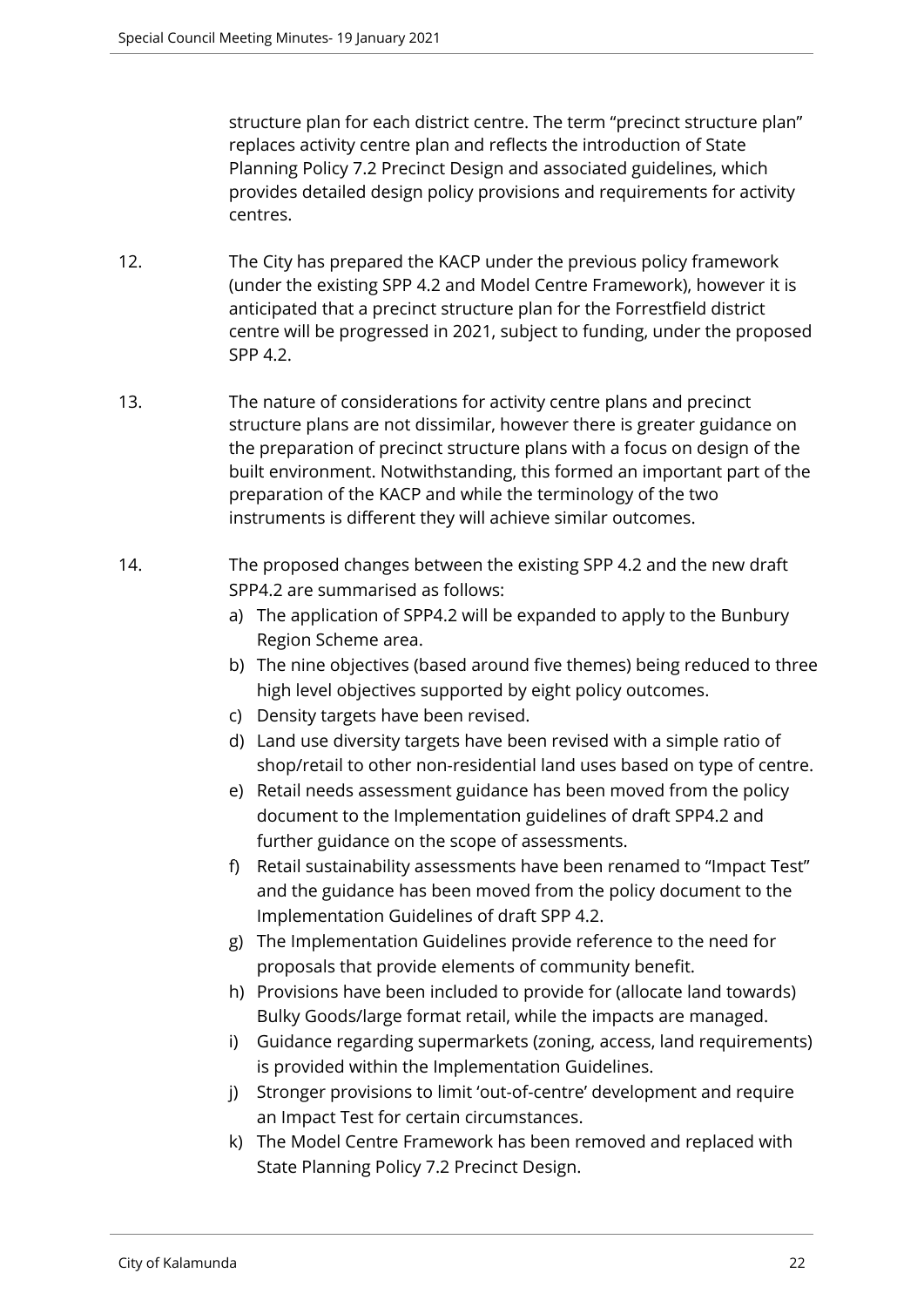An issues paper and summary document outlining the changes proposed is provided in Attachments 4 and 5.

15. The policy outlines considerations such as hierarchy of activity centres, recommended residential densities within walkable catchments, design and accessibility, safety, land use, consolidation of commercial tenancies and interface with the public and private realm.

# **APPLICABLE LAW**

- 16. *Planning and Development Act 2005*
- 17. *Local Planning Scheme No. 3*

# **APPLICABLE POLICY**

- 18. State Planning Policy 4.2 Activity Centres for Perth and Peel Existing policy which will be replaced by the proposed new draft SPP4.2.
- 19. Draft SPP 4.2 makes refence to State Planning Policy 7.2 Precinct Design, which provides detailed design policy provisions and requirements for activity centres.

# **STAKEHOLDER ENGAGEMENT**

20. The draft SPP4.2 was reviewed by the City from various perspectives. Generally, comments were supportive with some minor requests to clarify certain aspects such as whether the definition of a High Frequency Public Transport Route is the same as that in the Residential Design Codes Volume 1, or the alignment of retail floor space with Liveable Neighbourhoods. Submission details are provided in Attachment 1.

# **FINANCIAL CONSIDERATIONS**

21. Nil

# **SUSTAINABILITY**

22. The draft SPP 4.2 requires a needs assessment and impact test (previously known as Sustainability Assessment) to be completed for major development proposals to determine the impact of the proposed land use on nearby and surrounding activity centres having regard to the activity centre hierarchy, potential loss of community services and the impact on committed and planned public and private infrastructure. This will assist with determining broader impacts of a proposal, particularly in smaller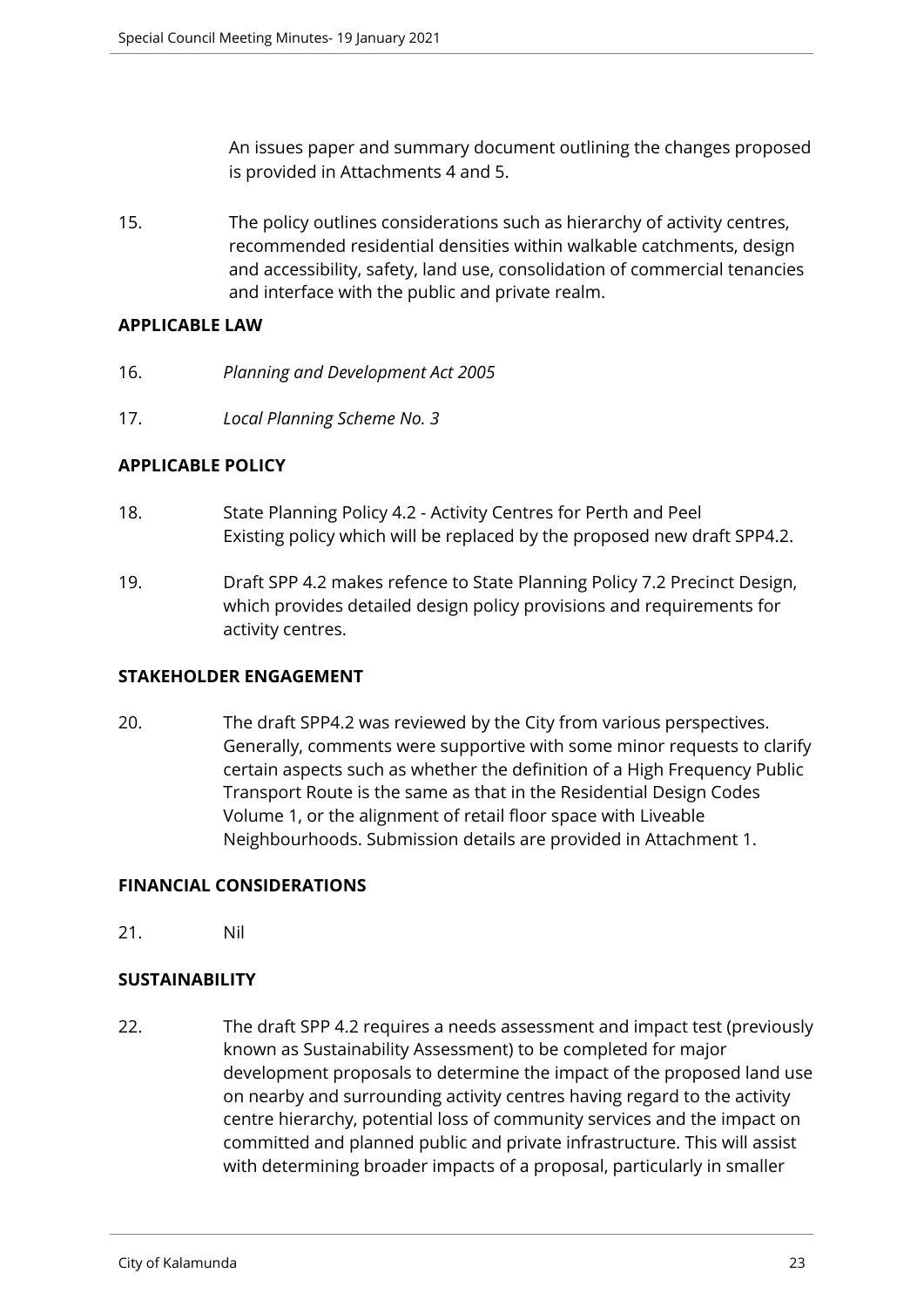activity centres which experience greater fluctuations in business depending on local availability.

## **RISK MANAGEMENT**

23. **Risk**: That the DPLH do not consider the City's comment on the Draft SPP4.2 which results in a less refined document.

| Consequence                                                                                         | Likelihood | <b>Rating</b> |  |
|-----------------------------------------------------------------------------------------------------|------------|---------------|--|
| Moderate                                                                                            | Unlikely   | Low           |  |
| <b>Action/Strategy</b>                                                                              |            |               |  |
| Council ENDORSE the submission as per Attachment 1 for forwarding to<br>the DPLH for consideration. |            |               |  |

# **CONCLUSION**

24. The draft SPP 4.2 is comprehensive and concise. The submission is generally supportive of the updates with some minor points of clarification. The draft SPP4.2 is not considered to have a significant impact on the City's existing KACP or upcoming ACS, however will be taken into consideration with the preparation of the Forrestfield Precinct Structure Plan anticipated in 2021subject to budget allocation.

# **Voting Requirements: Simple Majority**

## RESOLVED SCM 04/2021

# **RECOMMENDATION**

That Council:

- 1. NOTE the draft State Planning Policy 4.2 Activity Centres and supporting documentation as outlined in Attachments 2-5.
- 2. ENDORSE the draft State Planning Policy 4.2 Activity Centres Submission for forwarding to the Department of Planning, Lands and heritage for consideration as outlined in Attachment 1.

## Moved: **Cr John Giardina**

Seconded: **Cr Sue Bilich**

# Vote: **CARRIED UNANIMOUSLY (11/0)**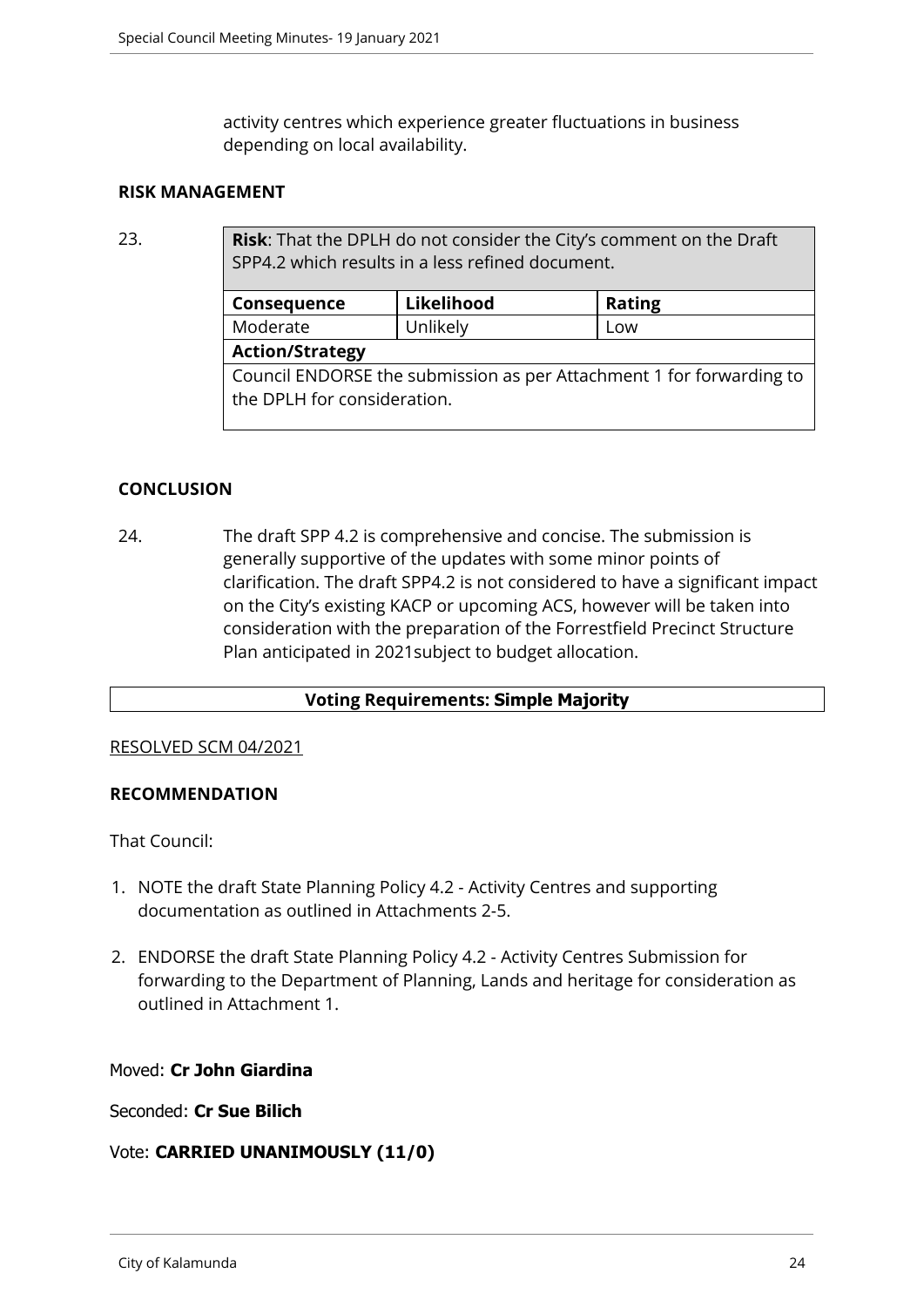# <span id="page-24-0"></span>**8.1.4. Local Planning Scheme No.3 - Amendment 105 - Development Contribution Area 1 – Forrestfield Light Industrial Area Stage 1 - Method for Calculating Contributions - Consideration of Submissions and Final Adoption**

*Declaration of financial / conflict of interests to be recorded prior to dealing with each item.*

|   | Previous Items        | OCM 27/2020, OCM 136/2020, OCM 137/2020, OCM<br>184/2020                                                                                                                                                                                                                                                                                                                                                                           |
|---|-----------------------|------------------------------------------------------------------------------------------------------------------------------------------------------------------------------------------------------------------------------------------------------------------------------------------------------------------------------------------------------------------------------------------------------------------------------------|
|   | Directorate           | <b>Development Services</b>                                                                                                                                                                                                                                                                                                                                                                                                        |
|   | <b>Business Unit</b>  | <b>Strategic Planning</b>                                                                                                                                                                                                                                                                                                                                                                                                          |
|   | File Reference        | <b>PG-STU-028</b>                                                                                                                                                                                                                                                                                                                                                                                                                  |
|   | Applicant             | City of Kalamunda                                                                                                                                                                                                                                                                                                                                                                                                                  |
|   | Owner                 | Various                                                                                                                                                                                                                                                                                                                                                                                                                            |
|   | Attachments           | Amendment 105 Document [8.1.4.1 - 4 pages]<br>1.<br>Local Planning Scheme No. 3 - Schedule 12 [8.1.4.2 -<br>2.<br>2 pages]                                                                                                                                                                                                                                                                                                         |
|   |                       | Submission Table [8.1.4.3 - 23 pages]<br>3.                                                                                                                                                                                                                                                                                                                                                                                        |
|   | Confidential          | 1. McLeods Advice 17.01.2020                                                                                                                                                                                                                                                                                                                                                                                                       |
|   | Attachments           | 2. Mark Ritter Advice 11.10.2019                                                                                                                                                                                                                                                                                                                                                                                                   |
|   | <b>TYPE OF REPORT</b> | Reason for Confidentiality: Local Government Act 1995 (WA)<br>Section 5.23 (2) (d) - "legal advice obtained, or which may be<br>entered into, by the local government which relates to a matter to<br>be discussed."                                                                                                                                                                                                               |
| 図 | Advocacy              | When Council is advocating on behalf of the community to<br>another level of government/body/agency                                                                                                                                                                                                                                                                                                                                |
| 図 | Executive             | When Council is undertaking its substantive role of direction<br>setting and oversight (eg accepting tenders, adopting plans<br>and budgets                                                                                                                                                                                                                                                                                        |
| 図 | Information           | For Council to note                                                                                                                                                                                                                                                                                                                                                                                                                |
| 鱼 | Legislative           | Includes adopting Local Laws, Town Planning Schemes and<br>Policies. When Council determines a matter that directly<br>impacts a person's rights and interests where the principles of<br>natural justice apply. Examples include town planning<br>applications, building licences, other permits or licences<br>issued under other Legislation or matters that could be<br>subject to appeal to the State Administrative Tribunal |

## **STRATEGIC PLANNING ALIGNMENT**

*Kalamunda Advancing Strategic Community Plan to 2027*

## **Priority 3: Kalamunda Develops**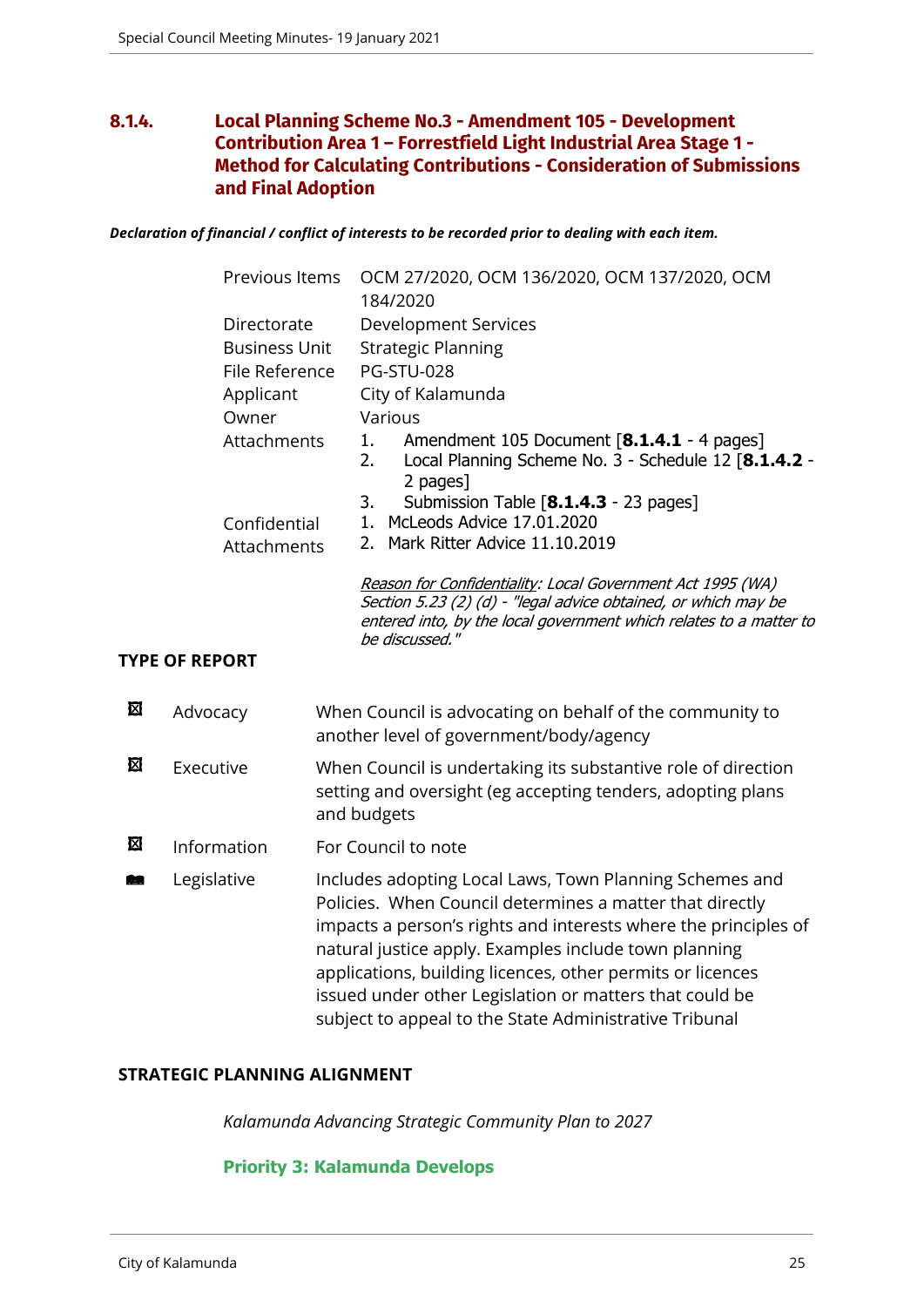**Objective 3.1** - To plan for sustainable population growth. **Strategy 3.1.1** - Plan for diverse and sustainable housing, community facilities and industrial development to meet changing social and economic needs.

## **EXECUTIVE SUMMARY**

- 1. The purpose of this report is for the Council to consider submissions received on Amendment 105 to Local Planning Scheme No. 3 (LPS3) and to forward its decision to the Western Australian Planning Commission (WAPC).
- 2. Amendment 105 is proposed to amend the 'Method for Calculating Contributions' (Method) for Development Contribution Area 1 (DCA 1) under Schedule 12 of LPS3 to remove the supplementary notes listed below the equation used for calculating the Cost Contribution Rate, as



- 3. Four submissions were received during the advertising of Amendment 105; two of the submissions provide comments and objections and two submissions (from State Government authorities) raising no comment (refer Attachment 3 – Submission Table)
- 4. It is recommended that the Council support Amendment 105 without modifications for the purposes of progressing Amendment 105 to the WAPC and the Minister for Planning for final approval.

# **BACKGROUND**

- 5. LPS3 Scheme Amendment No. 48, which included DCA 1 within LPS3 was gazetted in May 2013. This allowed the City to place on development approvals and recommend to the WAPC on subdivision approvals, the obligation to pay a Cost Contribution for common infrastructure and administration costs to manage the Development Contribution Plan (DCP).
- 6. In May 2018, Amendment 88 was gazetted, which introduced a range of amendments to Schedule 12 of LPS3. Among other amendments, supplementary notes were introduced through Amendment 88 with a view of clarifying / defining the terms used in the equation for calculating the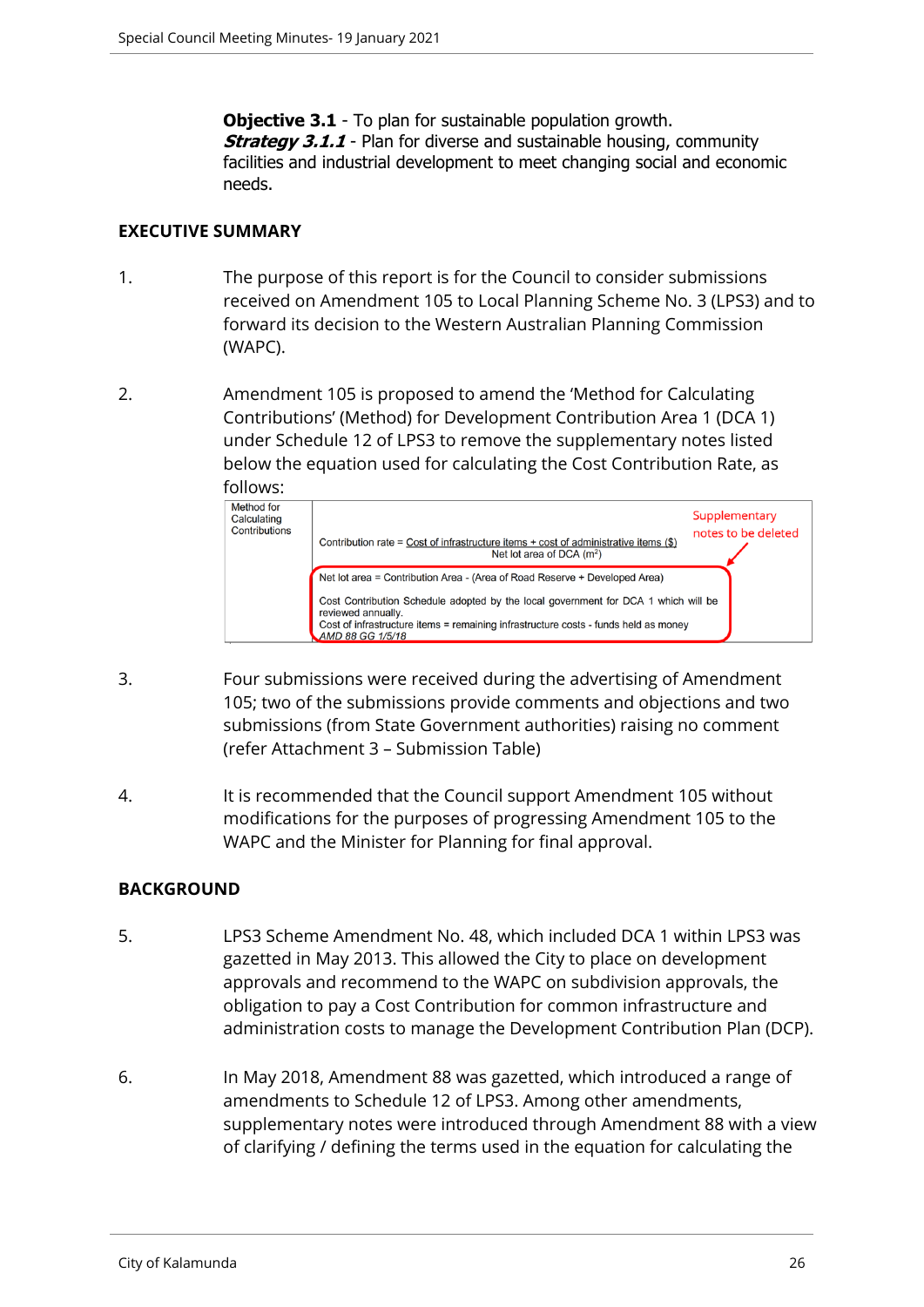Cost Contribution Rate to reflect the manner in which the DCP had operated to the point in time.

- 7. Prior to undertaking the most recent annual review (which concluded on 28 July 2020), the City sought advice on the interpretation of the provisions of LPS3 and State Planning Policy 3.6 (SPP 3.6) relating to the calculation and application of the Cost Contribution rate. The confidential advices are comprehensive and provided for a way forward which meets the intent and principles of the DCP, LPS3 and SPP3.6. The advices are included as a Confidential Attachment for the benefit of the Council.
- 8. At its Ordinary Meeting (OCM) held 25 February 2020, the Council resolved as follows (relevant parts cited below):

# *"That Council:*

*…*

- *2. NOTE the interpretation of the Method for Calculating Contributions in Schedule 12 of Local Planning Scheme No. 3.*
- *3. NOTE the approach to deem all Cost Contributions as interim, until the final Cost Contribution rate is known based on actual costs of infrastructure, as outlined in this report.*
- *4. NOTE the proposed process to reconcile Cost Contributions for all landowners at the conclusion of the of the Development Contribution Scheme (scheduled for 2023), as outlined in this report. ..."*
- 9. At its OCM held 28 July 2020, the Council resolved to adopt the DCP Report and the Cost Contribution rate of \$20.97/m². The most recent DCP review and procedural adjustments to the operation of the DCP have been undertaken having regard to the advices received, as noted by the Council at its OCM held on 25 February 2020.
- 10. At its OCM held September 2020, the Council resolved to adopt Amendment 105 for public advertising.
- 11. The approach and the interpretation of the DCP outlined above is currently the subject of State Administrative Tribunal (SAT) proceedings. The SAT proceedings more specifically relate to a condition of development approval that is consistent with the City's adopted approach and interpretation of the Method of Calculating Contribution, requiring the owner to:
	- a) Pay the City a Cost Contribution based on the Final Contribution rate if determined (all infrastructure and administrative costs under the DCP and the City's LPS3, having been paid or ascertained with certainty); or if the final Contribution Rate has not been determined;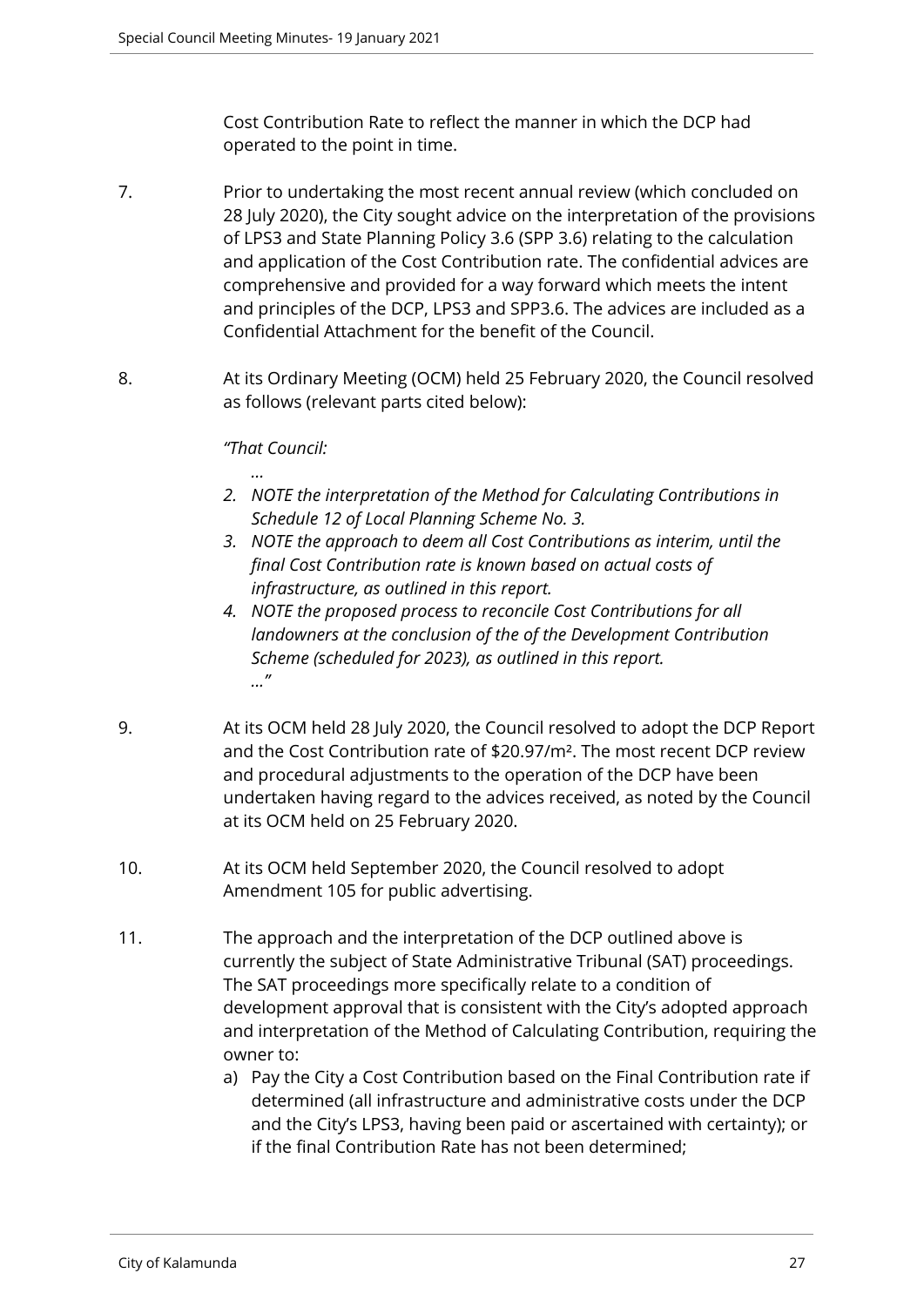- b) Pay to the City an interim cost contribution based on the latest interim contribution rate and in that event the owner is to enter into an agreement with the City, prepared by solicitors appointed by the City, which agreement shall include provision for a charge over the whole or part of the subject land or other security acceptable to the City, secured by a caveat.
- 12. A comprehensive explanation of the DCP is outlined in the reports to OCM on 25 February 2020 (OCM 27/2020) and 28 July 2020 (OCM 136/2020 and OCM 137/2020). The relevant matters that have led to the City preparing and Council initiating Amendment 105 are outlined below.
	- a) Prior to the DCP Review considered by the Council on 25 February 2020, the Cost Contribution rate was calculated using the whole of the Method contained within Schedule 12 of LPS3.
	- b) This resulted in some landowners who had developed early, contributing at a higher rate than landowners who have developed at a later time and with a rate based on the actual cost of infrastructure or more refined estimates.
	- c) The approach resulted in a situation that was inconsistent with the overarching principles of determining infrastructure contributions (outlined in SPP3.6) and specifically the principle of equity and consistency.
	- d) To comply with SPP 3.6 and LPS3 provisions and to administer the DCP in a practical and equitable manner, the equation included in the above method will still be used, but the City, based on advice received, has been advised that it should not have regard to the supplementary notes included below the equation.

# **DETAILS AND ANALYSIS**

13. With a view of ensuring LPS3 clearly outlines the correct method being applied for the purposes of calculating the Cost Contribution rate, Amendment 105 seeks to remove the supplementary notes listed below the equation used for calculating the Cost Contribution Rate, as follows:

| Method for<br>Calculating<br>Contributions | Contribution rate = Cost of infrastructure items + cost of administrative items $(\$)$<br>Net lot area of DCA $(m^2)$                                            | Supplementary<br>notes to be deleted |
|--------------------------------------------|------------------------------------------------------------------------------------------------------------------------------------------------------------------|--------------------------------------|
|                                            | Net lot area = Contribution Area - (Area of Road Reserve + Developed Area)<br>Cost Contribution Schedule adopted by the local government for DCA 1 which will be |                                      |
|                                            | reviewed annually.<br>Cost of infrastructure items = remaining infrastructure costs - funds held as money<br>AMD 88 GG 1/5/18                                    |                                      |

14. Two of the submissions received during advertising of Amendment 105 have requested that Amendment 105 not proceed at this time for the following reasons: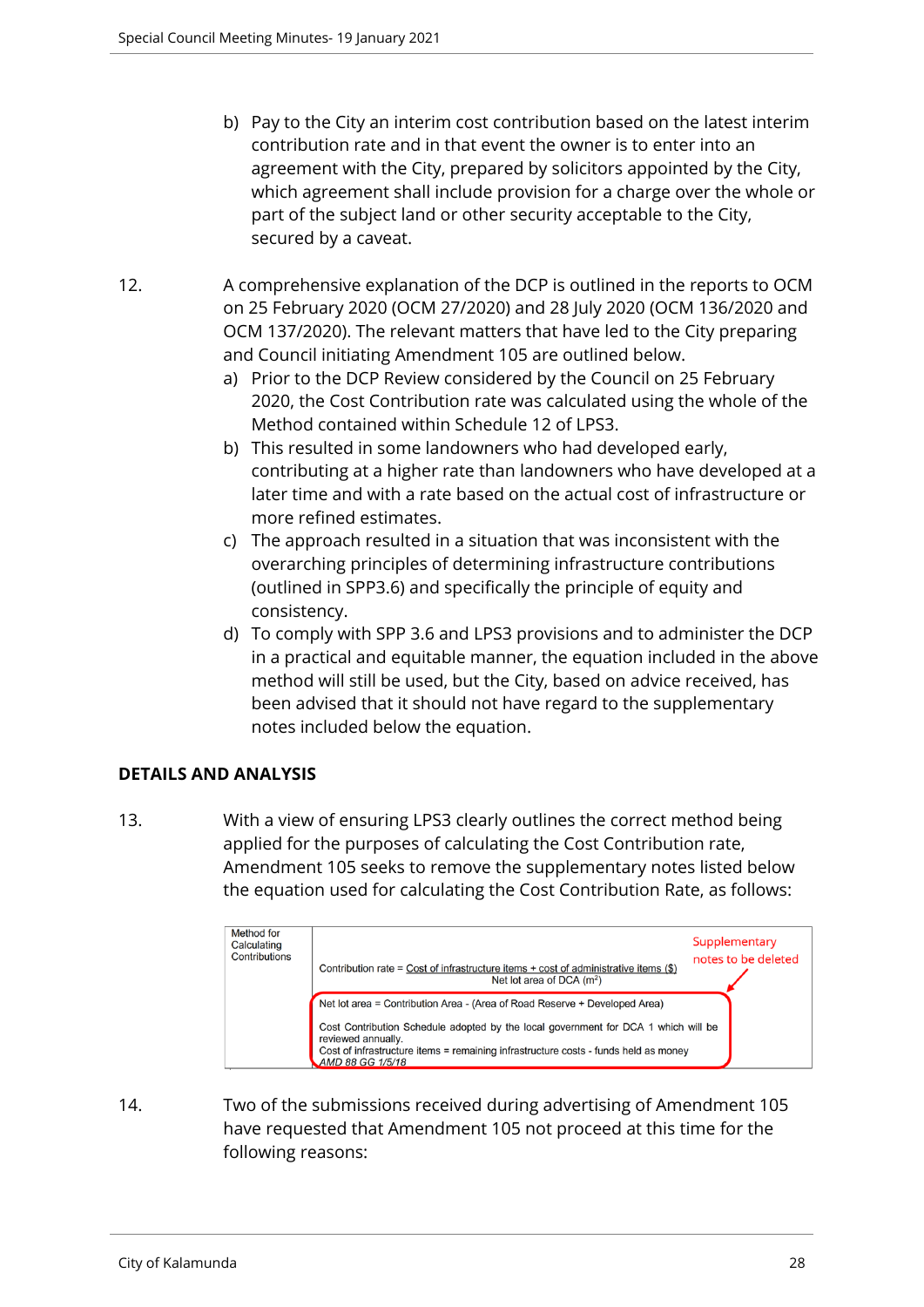- a) The submitters consider it is inappropriate for the City to proceed until such a time as the SAT hands down its decision which is related to the City's approach and interpretation of the Cost Contribution outlined above.
- b) Amendment 105 contradicts the intent of Amendment 88, which introduced the supplementary notes that are proposed to be deleted by Amendment 105.
- c) One submission presents arguments regarding the history of the DCP, making the following key points:
	- i) The DCP process expects, anticipates and deals with rises and falls in the contribution rate through annual cost and 5 yearly scheme reviews.
	- ii) The City has changed its approach to the DCP and interpretation of the method for calculating contributions as a result of some complaints about contribution rates. The City should have maintained the DCP process that had been operating for approximately 7 years.
	- iii) The City is now attempting to retrospectively alter the DCP process and the method of calculating Cost Contributions for previous owners who had otherwise considered their contributions to be full and final.
	- iv) The City is seeking to collect contributions greater than those required for outstanding infrastructure and administration costs, to pay back contributors who have paid higher rates in the past.
	- v) The DCP is unlikely to be completed by 2023.
	- vi) Amendment 105 will not contribute to certainty of the Scheme, nor will it change the issue of equity among landowners.

Full responses to the above matters are provided in Attachment 3 – Submission Table.

15. On the issue of whether Amendment 105 should proceed in the context of current SAT proceedings, it is argued in one of the submissions that:

> *"If the City does not wait for the Tribunal's decision and proceeds to advance proposed Amendment 105, there is a real and significant risk that Amendment 105 will have to be undone because the Tribunal finds that the City's new interpretation of the DCP is incorrect".*

*"Accordingly, for the sake of certainty and consistency, the Developer submits that proposed Amendment 105 should not proceed at this time and instead, only re-visited by the City following the handing down of the Tribunal's decision…"*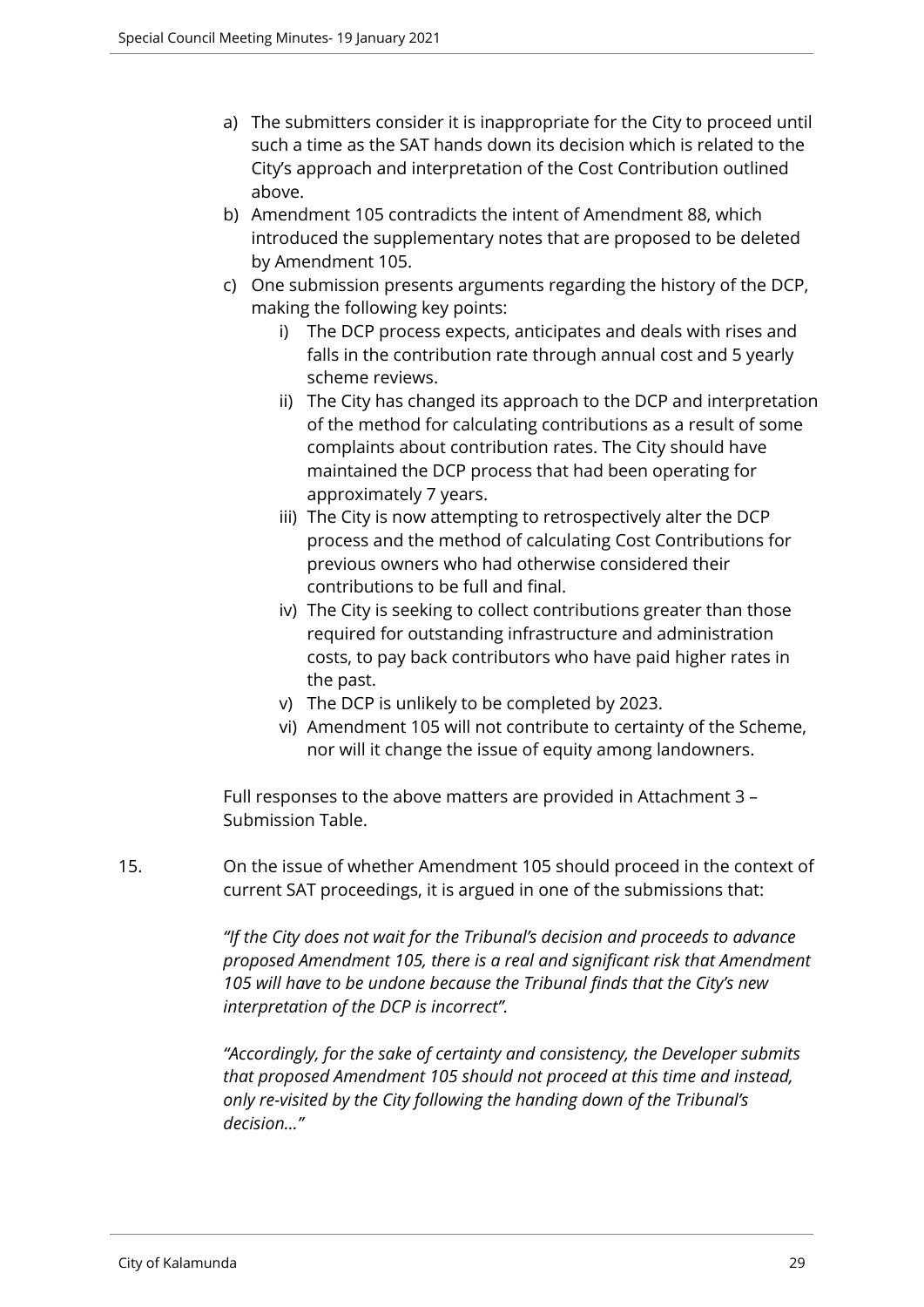- 16. This submission is considered to miss the purpose of Amendment 105. Amendment 105 will directly achieve the City's objective of equity and consistency, without relying on the legal arguments for the interpretation of the Contribution Rate methodology formula in the DCP.
- 17. The purpose of the City in proposing Amendment 105 is to ensure that a formula for calculating the Contribution Rate will be included in the DCP which will remove any doubt on the methodology. Further, it will ensure that the DCP methodology will produce Contribution Rates which achieve the SPP 3.6 and the City's LPS3 objectives of fairness, equity and consistency in Cost Contributions by owners across the whole of the DCA.
- 18. Amendment 105 will make the City's intentions regarding fairness, equity and consistency in cost contributions clear and unequivocal, and to remove the need to rely on a legal interpretation of the presently inequitable provisions in the methodology section of the DCP.
- 19. The submission assumes that an interpretation of the presently inequitable provisions in the Contribution Rate methodology section of the DCP will provide certainty and consistency. In fact, what will more reliably provide certainty and consistency is the passing of Amendment 105. That will ensure that there will be the highest possible level of equity and consistency in the Cost Contributions by owners across the whole of DCA 1.
- 20. This submission would have the outcome of preserving a situation where some landowners will have a Cost Contribution calculated at the rate of approximately \$17/m², while other owners in the DCA, without any fault on their part, have been required to contribute at a rate in excess of \$29/m². There is lack of fairness, equity and consistency in those differences, and the arguments presented in the submission attempts to preserve the inconsistency in favour of only some landowners at the expense of others, and is not considered to result in an acceptable outcome. The submission is predicated on an aim to achieve a high level of inequity and inconsistency in cost contributions by owners in DCA 1.
- 21. Amendment 105 will clarify the intent of the Council's OCM resolution on 25 February 2020, to bring LPS3 into alignment with the City's interpretation of the DCP, which will introduce transparency and prevent any ambiguity regarding the calculation of the Cost Contribution Rate.

# **APPLICABLE LAW**

- 22. *Local Planning Scheme No. 3*
- 23. *The Planning and Development Act 2005* (PD Act)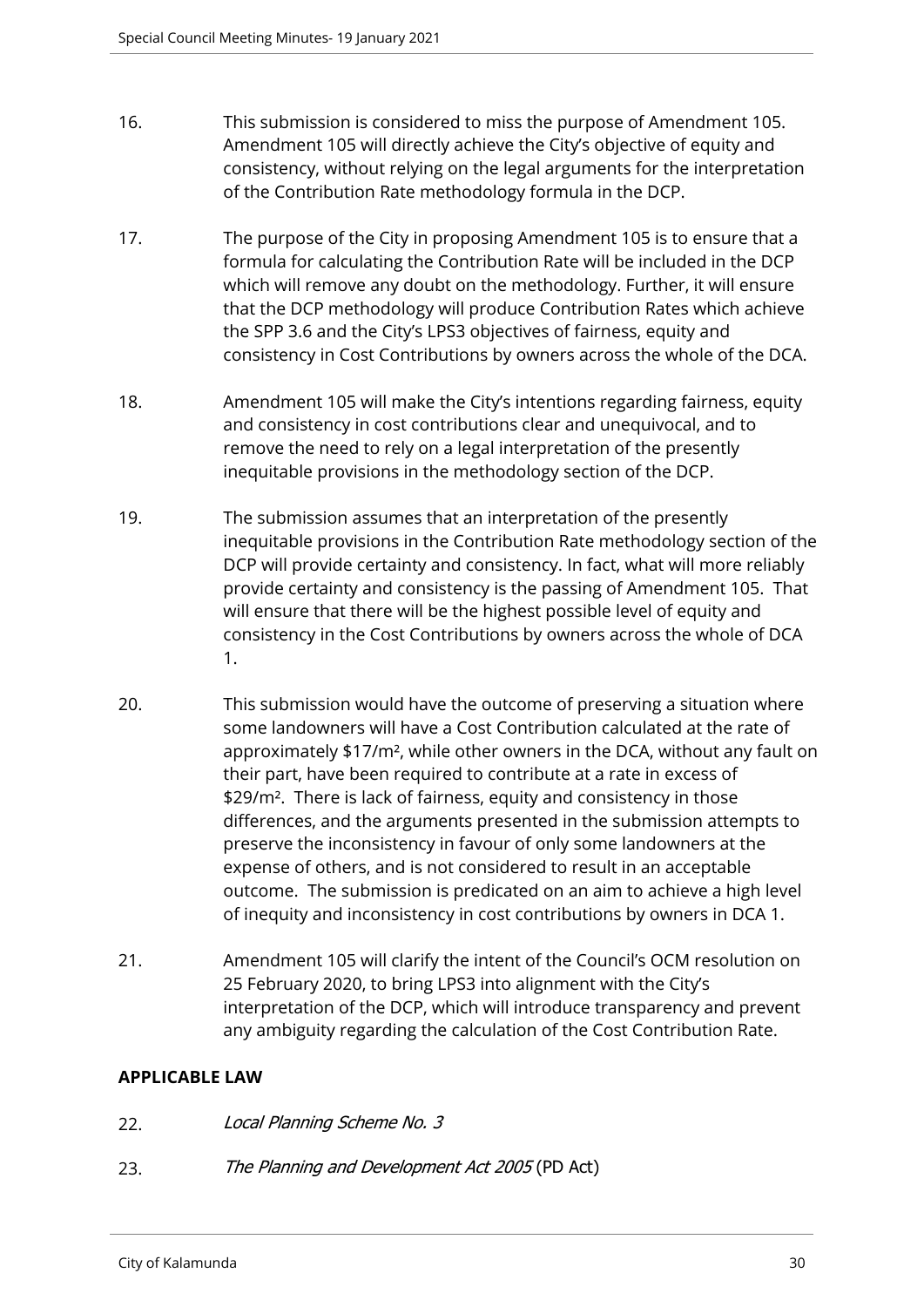24. *The Planning and Development (Local Planning Schemes) Regulation 2015 (P&D Regulations)*

# **APPLICABLE POLICY**

25. DCPs are required to be prepared in accordance with the requirements of State Planning Policy 3.6 – Development Contributions for Infrastructure.

## **STAKEHOLDER ENGAGEMENT**

- 26. Under the provisions of the P&D Regulations Amendment 105 is required to be treated as a 'Complex' amendment, given that it relates to amendments to a DCP. Accordingly, Amendment 105 was required to be issued to the WAPC for examination before the amendment was advertised. The WAPC did not require modifications prior to advertising.
- 27. The City gave notice of the proposed amendment from 28 October 2020 to 8 January 2021 using the following methods:
	- a) Newspaper advertisement;
	- b) Display a copy of the notice at the City's administration centre;
	- c) Letters to landowners and public authorities affected by the amendment; and
	- d) Website notice.
- 28. At the conclusion of the public advertising period, four submissions were received comprising two comments with objections and two submissions (from State Government authorities) raising no comment (refer Attachment 3 – Submission Table). The key reasons provided for objecting are discussed in the Details and Analysis section of this report.

# **FINANCIAL CONSIDERATIONS**

- 29. Costs associated with preparing, advertising and finalising Amendment 105 will be borne by the existing Development Services budget.
- 30. Amendment 105 will ensure the future administration of the DCP, specifically the calculation of cost contributions payable by developers, is fair, equitable and consistent in accordance with the process discussed in the Background and Details and Analysis section of this report.

# **SUSTAINABILITY**

31. Nil.

# **RISK MANAGEMENT**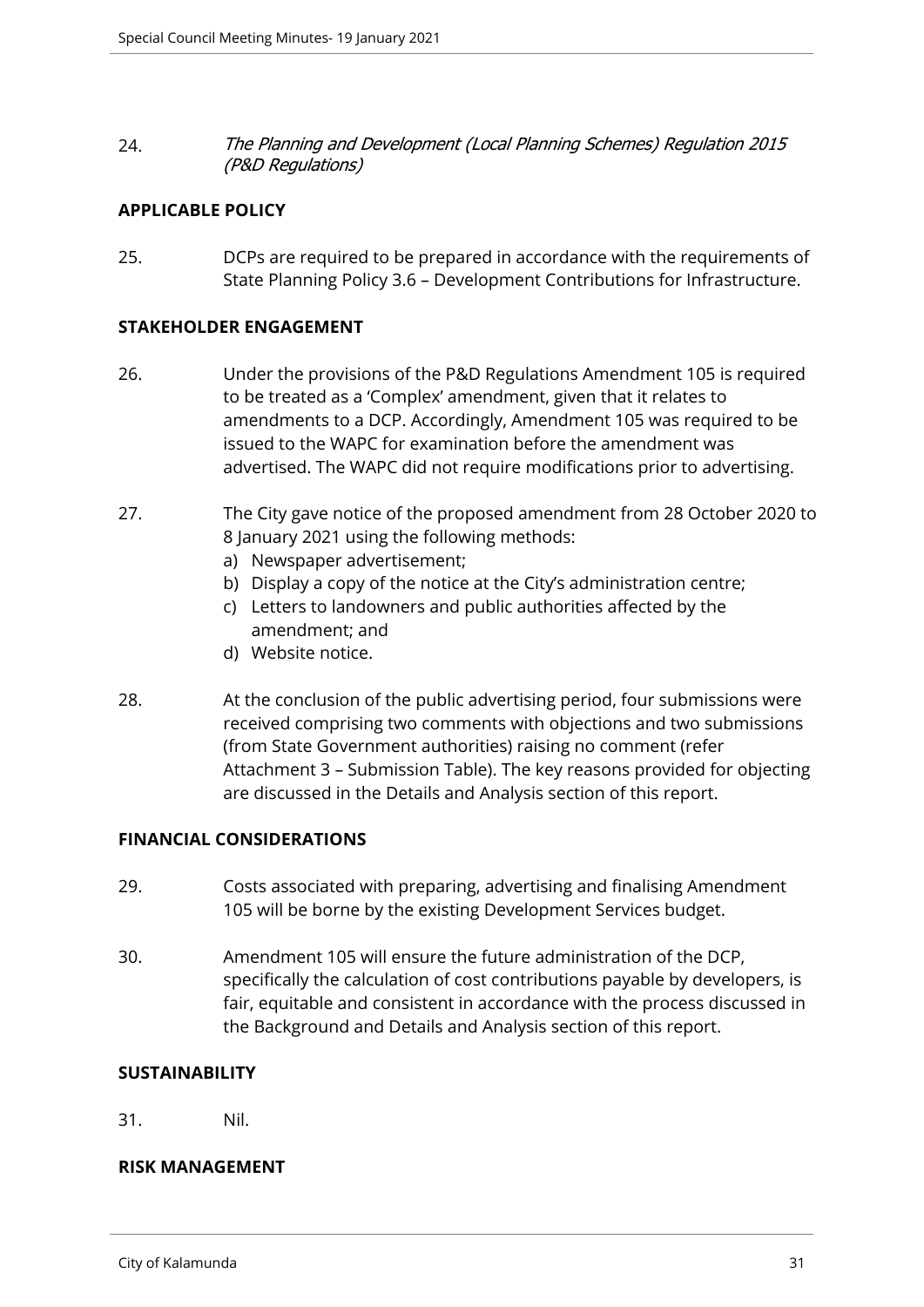# 32. **Risk**: The WAPC do not recommend approval to the Minister for Planning on Amendment 105 resulting in an inconsistent application between LPS3 and the DCP Report.

| Consequence                                                            | Likelihood | <b>Rating</b> |  |
|------------------------------------------------------------------------|------------|---------------|--|
| Major                                                                  | Unlikely   | Medium        |  |
| <b>Action/Strategy</b>                                                 |            |               |  |
| Ensure the City has sought legal advice on the proper construction and |            |               |  |
| operation of the DCP, and that Amendment 105 is reviewed prior to      |            |               |  |
| progression and adoption. Make evident to the WAPC that the City is    |            |               |  |
| seeking to achieve fairness, equity and consistency through            |            |               |  |
| Amendment 105 which aligns with the espoused principles of SPP3.6.     |            |               |  |

33. **Risk**: The current SAT proceedings conclude with the SAT Member handing down a decision that does not align with the City's approach to ensure fairness, equity which has the effect of the WAPC or Minister for Planning modifying or undoing Amendment 105.

| <b>Consequence</b> | Likelihood | <b>Rating</b> |
|--------------------|------------|---------------|
| Significant        | Possible   | High          |
|                    |            |               |

# **Action/Strategy**

Ensure the City is acting in accordance with legal advice on the proper construction and operation of the DCP. Ensure the SAT is informed of the Council's decision on whether to support Amendment 105. Make evident that the City is seeking to achieve fairness, equity and consistency through Amendment 105 which aligns with the espoused principles of SPP3.6.

34. **Risk**: Criticism is received from landowners who have not yet contributed or have contributed at lower rates.

| Consequence                                                             | Likelihood | <b>Rating</b> |  |
|-------------------------------------------------------------------------|------------|---------------|--|
| Significant                                                             | Likely     | High          |  |
| <b>Action/Strategy</b>                                                  |            |               |  |
| Ensure the City is acting in accordance with legal advice on the proper |            |               |  |
| construction and operation of the DCP. Make evident that the City is    |            |               |  |
| seeking to achieve fairness, equity and consistency through             |            |               |  |
| Amendment 105 which aligns with the espoused principles of SPP3.6.      |            |               |  |

# **CONCLUSION**

35. Amendment 105 will bring LPS3 into alignment with the City's interpretation of the DCP, specifically the position established at the OCM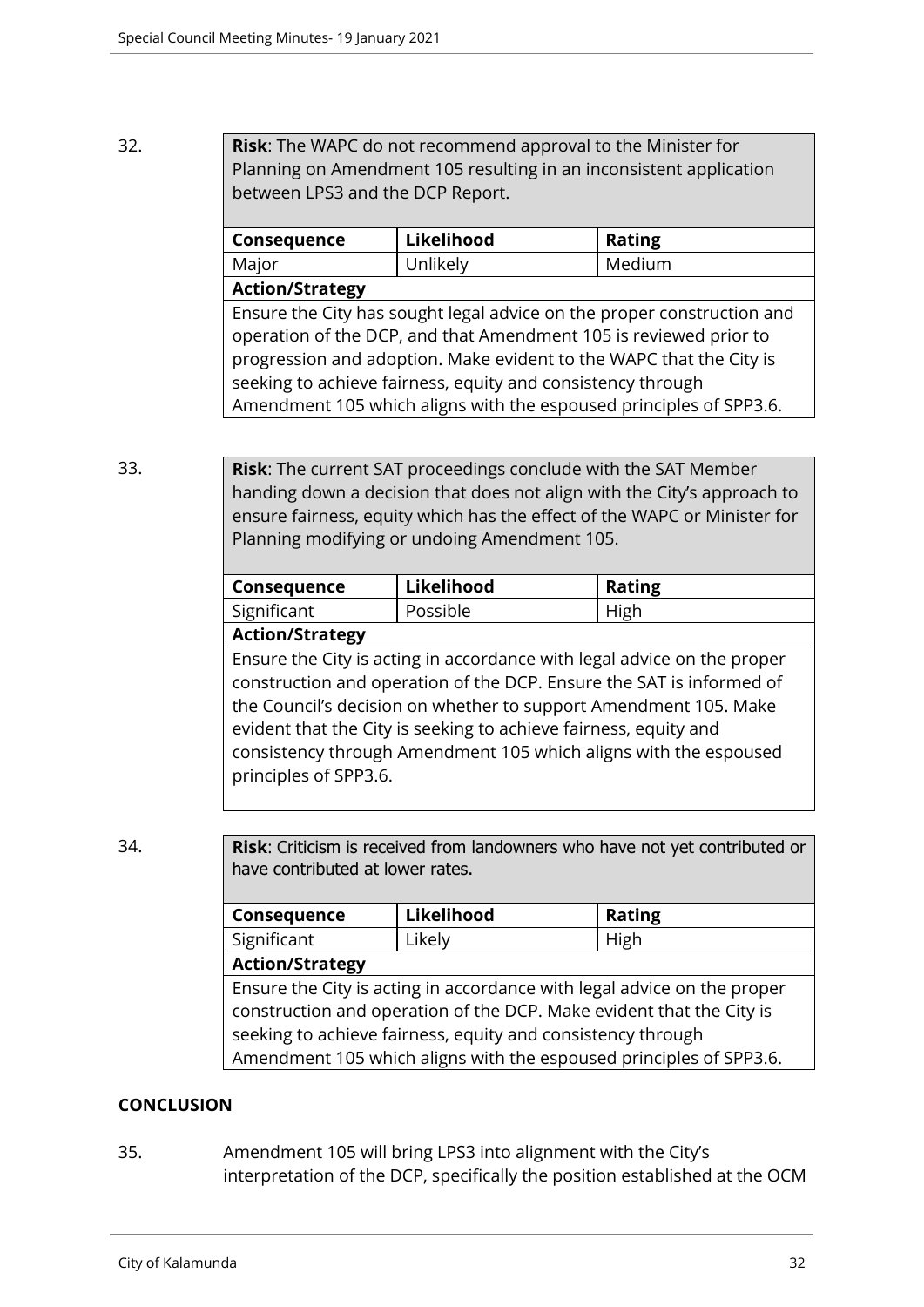on 25 February 2020 and 28 July 2020. Amendment 105 will reduce ambiguity as to the way in which the City interprets and applies the Method of Calculating the Cost Contribution Rate.

36. Objectors may pose the argument that the Council should await the outcome of relevant SAT proceedings before progressing Amendment 105. In response to this position, the City notes the following:

- a) The matters are separate processes.
- b) There is nothing in the City's LPS3 or the P&D Regulations which requires the City or Council to await the decision of the SAT.
- c) The making and amending of Local Planning Schemes is a role for local governments, the WAPC and the Minister. The SAT has no role in the process.
- d) Amendment 105 is seeking to achieve fairness, equity and consistency is in the interests of orderly and proper planning.
- e) Amendment 105 is seeking to achieve fairness, equity and consistency across all landowners and clarification should be provided in LPS3 to achieve this at the earliest opportunity.
- 37. Having regard to the above, it is recommended that Council supports Amendment 105 for the purposes of progressing Amendment 105 to the WAPC and the Minister for Planning for final approval.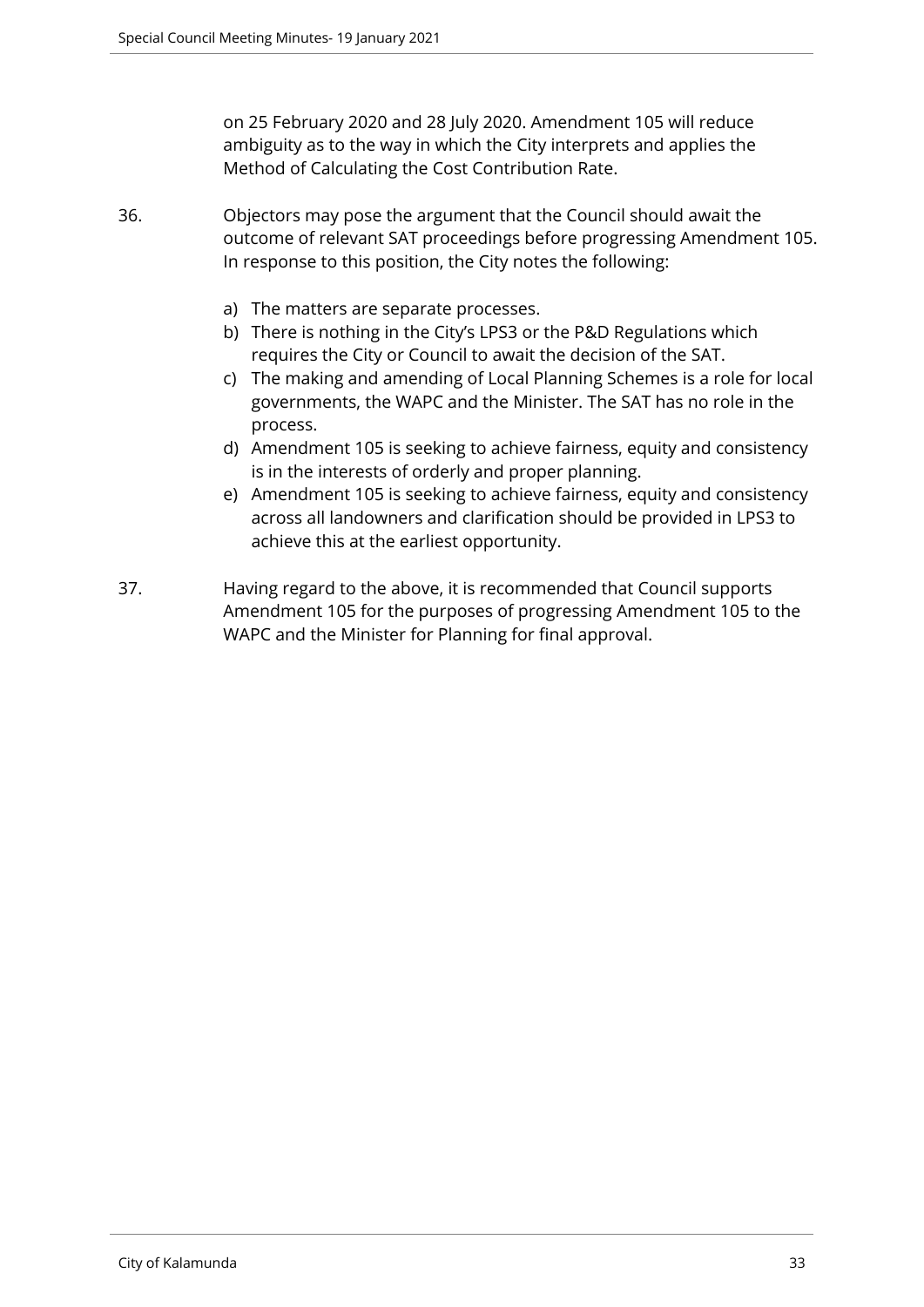# **Voting Requirements: Simple Majority**

## RESOLVED SCM 03/2021

## **RECOMMENDATION**

That Council:

- 1. NOTE submissions received during advertising of Amendment 105 to Local Planning Scheme No. 3.
- 2. SUPPORT Amendment 105 to Local Planning Scheme No. 3 in accordance with Attachment 1, pursuant to Section 75 of the *Planning and Development Act 2005*.
- 3. CONSIDER Amendment 105 to Local Planning Scheme No. 3 a complex amendment under clause 35 (2) of the *Planning and Development (Local Planning Schemes) Regulations 2015* for the following reasons:
	- a. The amendment relates to an amendment to Development Contribution Plan 1.
	- b. The amendment is not a standard or basic amendment.
- 4. FORWARD Amendment 105 to Local Planning Scheme No. 3 to the Western Australian Planning Commission pursuant to Part 5, Regulation 44 of the *Planning and Development (Local Planning Schemes) Regulations 2015*

# Moved: **Cr Geoff Stallard**

Seconded: **Cr Dylan O'Connor**

# Vote: **CARRIED UNANIMOUSLY (11/0)**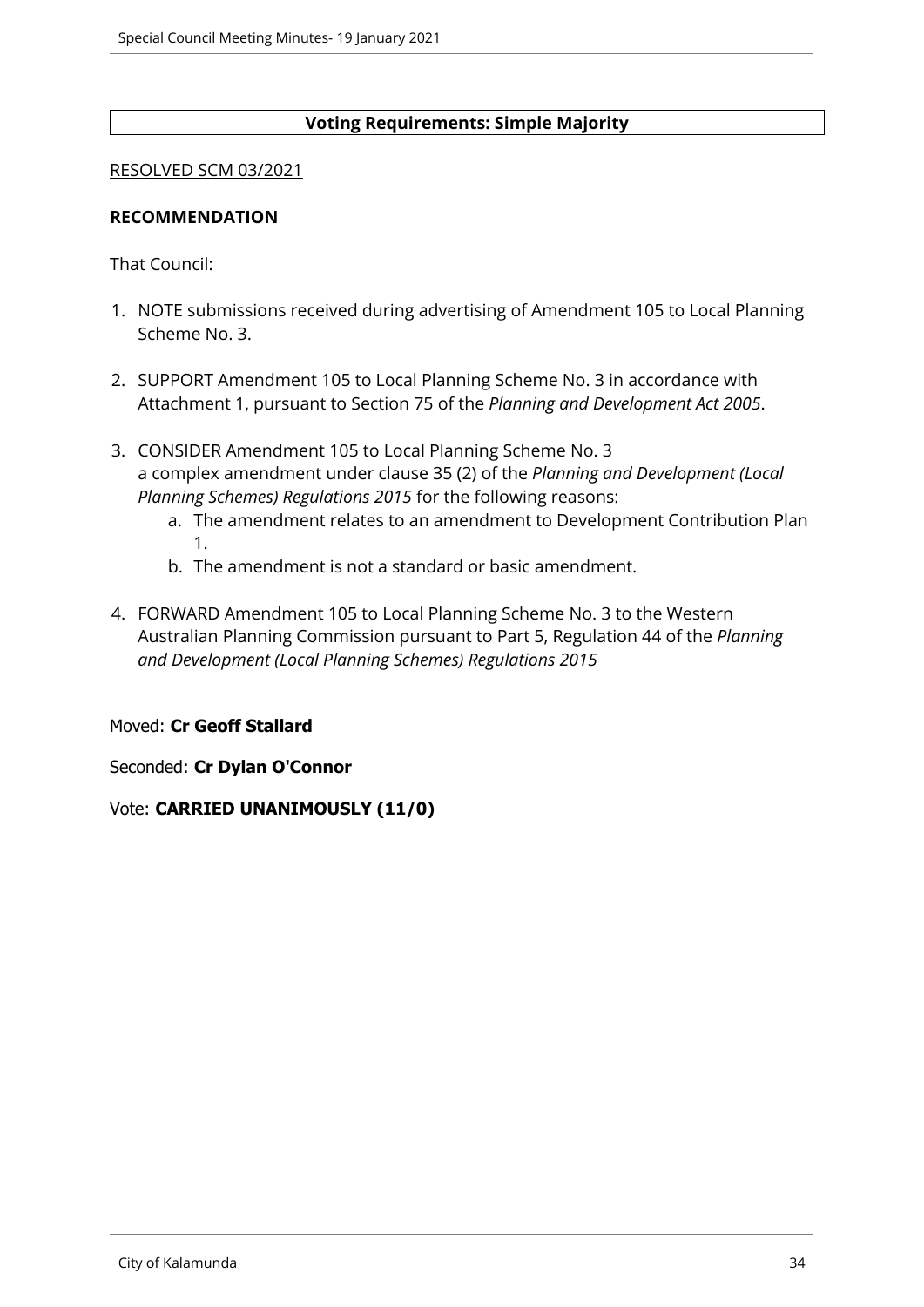## <span id="page-34-0"></span>**9. Meeting Closed to the Public**

## 9.1 RESOLVED SCM 01/2021

That the Meeting be closed to the public to consider confidential item 8.1.4.

Moved: **Cr John Giardina**

Seconded: **Cr Janelle Sewell**

## Vote: **CARRIED UNANIMOUSLY (11/0)**

The Meeting closed to the public at 6.45pm. All members of the public gallery left the Meeting and all elected members and staff remained.

## 9.2 RESOLVED SCM 02/2021

That the Meeting be reopened to the public after consideration of confidential items.

## Moved: **Cr John Giardina**

Seconded: **Cr Janelle Sewell**

## Vote: **CARRIED UNANIMOUSLY (11/0)**

The Meeting reopened to the public at 7.02pm. All members of the public gallery returned to the Meeting.

## 9.3 RESOLVED SCM 06/2021

That the Meeting be closed to the public to consider confidential item 8.1.2.

## Moved: **Cr Janelle Sewell**

Seconded: **Cr Lesley Boyd** 

## Vote: **CARRIED UNANIMOUSLY (11/0)**

The Meeting closed to the public at 7.08pm. All members of the public gallery left the Meeting and all elected members and staff remained.